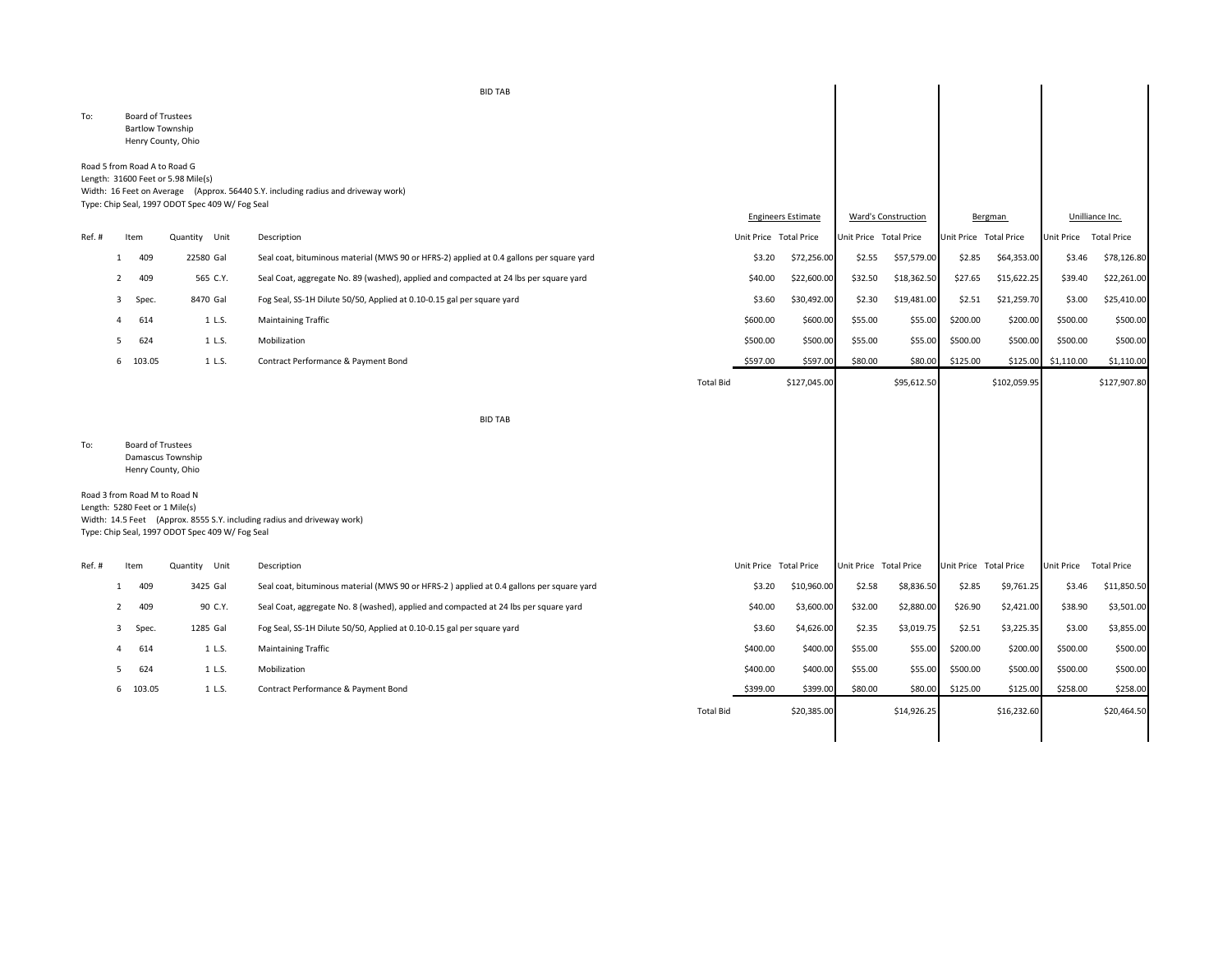|        |                |                                                               |                                                                                                                       | <b>BID TAB</b>                                                                           |                  |          |                        |                        |             |                        |             |                        |                    |
|--------|----------------|---------------------------------------------------------------|-----------------------------------------------------------------------------------------------------------------------|------------------------------------------------------------------------------------------|------------------|----------|------------------------|------------------------|-------------|------------------------|-------------|------------------------|--------------------|
| To:    |                | <b>Board of Trustees</b>                                      | Damascus Township<br>Henry County, Ohio                                                                               |                                                                                          |                  |          |                        |                        |             |                        |             |                        |                    |
|        |                |                                                               | Road O4 from Road 6A to Road 7<br>Length: 2660 Feet or 0.5 Mile(s)<br>Type: Chip Seal, 1997 ODOT Spec 409 W/ Fog Seal | Width: 15 Feet (Approx. 4460 S.Y. including radius and driveway work)                    |                  |          |                        |                        |             |                        |             |                        |                    |
| Ref. # |                | Item                                                          | Quantity Unit                                                                                                         | Description                                                                              |                  |          | Unit Price Total Price | Unit Price Total Price |             | Unit Price Total Price |             | Unit Price             | <b>Total Price</b> |
|        | -1             | 409                                                           | 1785 Gal                                                                                                              | Seal coat, bituminous material (MWS 90 or HFRS-2) applied at 0.4 gallons per square yard |                  | \$3.20   | \$5,712.00             | \$2.58                 | \$4,605.30  | \$2.85                 | \$5,087.25  | \$3.46                 | \$6,176.10         |
|        | 2              | 409                                                           | 45 C.Y.                                                                                                               | Seal Coat, aggregate No. 8 (washed), applied and compacted at 24 lbs per square yard     |                  | \$40.00  | \$1,800.00             | \$32.00                | \$1,440.00  | \$26.90                | \$1,210.50  | \$38.90                | \$1,750.50         |
|        | -3             | Spec.                                                         | 670 Gal                                                                                                               | Fog Seal, SS-1H Dilute 50/50, Applied at 0.10-0.15 gal per square yard                   |                  | \$3.60   | \$2,412.00             | \$2.35                 | \$1,574.50  | \$2.51                 | \$1,681.70  | \$3.00                 | \$2,010.00         |
|        |                | 614                                                           | 1 L.S.                                                                                                                | <b>Maintaining Traffic</b>                                                               |                  | \$400.00 | \$400.00               | \$55.00                | \$55.00     | \$200.00               | \$200.00    | \$500.00               | \$500.00           |
|        | -5             | 624                                                           | 1 L.S.                                                                                                                | Mobilization                                                                             |                  | \$400.00 | \$400.00               | \$55.00                | \$55.00     | \$500.00               | \$500.00    | \$500.00               | \$500.00           |
|        |                | 6 103.05                                                      | 1 L.S.                                                                                                                | Contract Performance & Payment Bond                                                      |                  | \$401.00 | \$401.00               | \$80.00                | \$80.00     | \$125.00               | \$125.00    | \$182.00               | \$182.00           |
|        |                |                                                               |                                                                                                                       |                                                                                          | <b>Total Bid</b> |          | \$11,125.00            |                        | \$7,809.80  |                        | \$8,804.45  |                        | \$11,118.60        |
|        |                |                                                               |                                                                                                                       | <b>BID TAB</b>                                                                           |                  |          |                        |                        |             |                        |             |                        |                    |
| To:    |                | <b>Board of Trustees</b>                                      | Damascus Township<br>Henry County, Ohio                                                                               |                                                                                          |                  |          |                        |                        |             |                        |             |                        |                    |
|        |                | Road 6A from US 6 to Raod N<br>Length: 5285 Feet or 1 Mile(s) | Type: Chip Seal, 1997 ODOT Spec 409 W/ Fog Seal                                                                       | Width: 15 Feet (Approx. 8840 S.Y. including radius and driveway work)                    |                  |          |                        |                        |             |                        |             |                        |                    |
| Ref. # |                | Item                                                          | Quantity Unit                                                                                                         | Description                                                                              |                  |          | Unit Price Total Price | Unit Price Total Price |             | Unit Price Total Price |             | Unit Price Total Price |                    |
|        | -1             | 409                                                           | 3540 Gal                                                                                                              | Seal coat, bituminous material (MWS 90 or HFRS-2) applied at 0.4 gallons per square yard |                  | \$3.20   | \$11,328.00            | \$2.58                 | \$9,133.20  | \$2.85                 | \$10,089.00 | \$3.46                 | \$12,248.40        |
|        | $\overline{2}$ | 409                                                           | 90 C.Y.                                                                                                               | Seal Coat, aggregate No. 8 (washed), applied and compacted at 24 lbs per square yard     |                  | \$40.00  | \$3,600.00             | \$32.00                | \$2,880.00  | \$26.90                | \$2,421.00  | \$38.90                | \$3,501.00         |
|        | -3             | Spec.                                                         | 1330 Gal                                                                                                              | Fog Seal, SS-1H Dilute 50/50, Applied at 0.10-0.15 gal per square yard                   |                  | \$3.60   | \$4,788.00             | \$2.35                 | \$3,125.50  | \$2.51                 | \$3,338.30  | \$3.00                 | \$3,990.00         |
|        |                | 614                                                           | 1 L.S.                                                                                                                | <b>Maintaining Traffic</b>                                                               |                  | \$400.00 | \$400.00               | \$55.00                | \$55.00     | \$200.00               | \$200.00    | \$500.00               | \$500.00           |
|        | -5             | 624                                                           | 1 L.S.                                                                                                                | Mobilization                                                                             |                  | \$400.00 | \$400.00               | \$55.00                | \$55.00     | \$500.00               | \$500.00    | \$500.00               | \$500.00           |
|        |                | 6 103.05                                                      | 1 L.S.                                                                                                                | Contract Performance & Payment Bond                                                      |                  | \$399.00 | \$399.00               | \$80.00                | \$80.00     | \$125.00               | \$125.00    | \$261.00               | \$261.00           |
|        |                |                                                               |                                                                                                                       |                                                                                          | <b>Total Bid</b> |          | \$20,915.00            |                        | \$15,328.70 |                        | \$16,673.30 |                        | \$21,000.40        |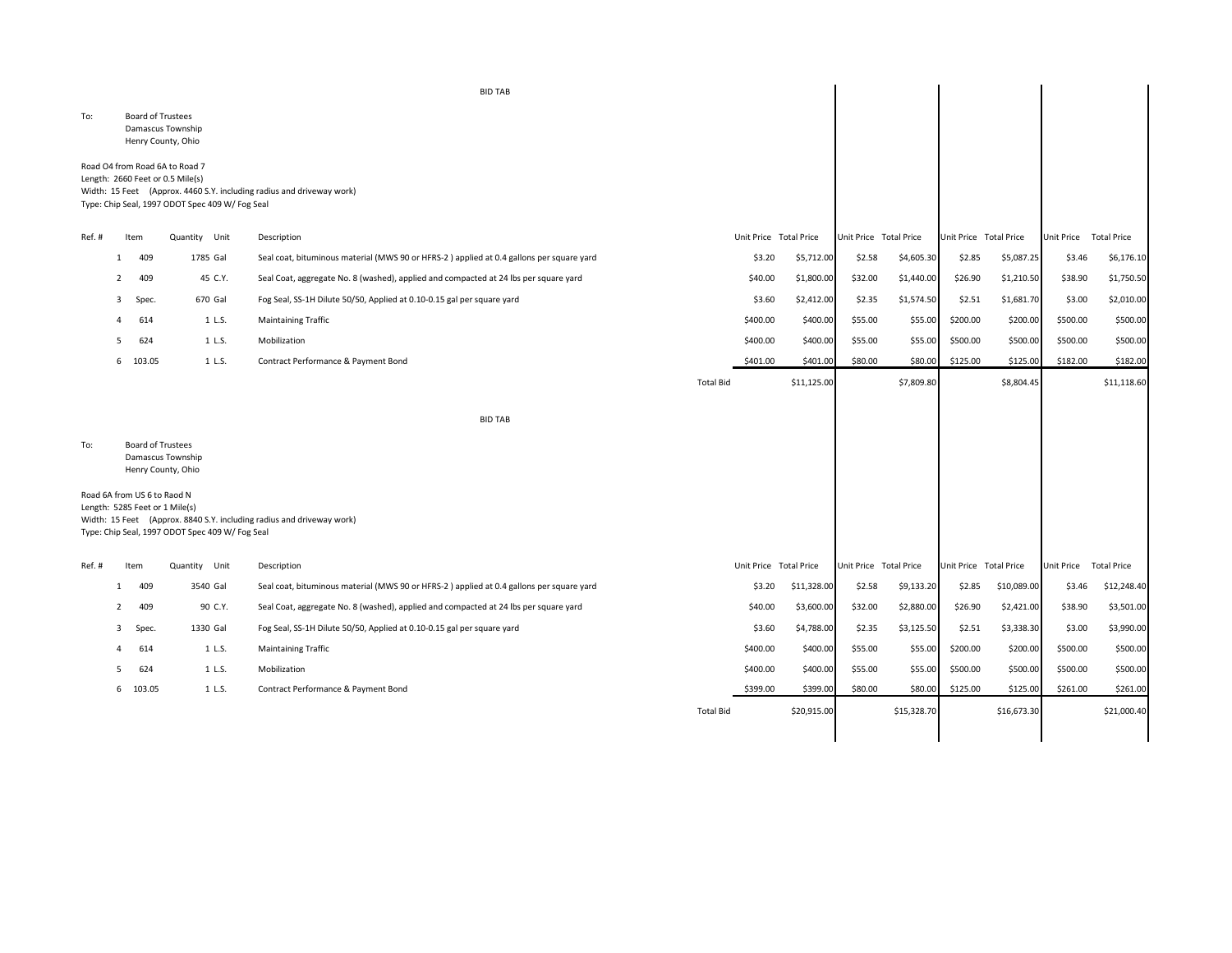|       |                |                                               |                                                                                                                        | <b>BID TAB</b>                                                                           |                  |          |                        |                        |             |                        |             |                   |                    |
|-------|----------------|-----------------------------------------------|------------------------------------------------------------------------------------------------------------------------|------------------------------------------------------------------------------------------|------------------|----------|------------------------|------------------------|-------------|------------------------|-------------|-------------------|--------------------|
| To:   |                | <b>Board of Trustees</b><br>Harrison Township | Henry County, Ohio                                                                                                     |                                                                                          |                  |          |                        |                        |             |                        |             |                   |                    |
|       |                |                                               | Road O3 b/ Road 10 and Road 11<br>Length: 5225 Feet or 0.99 Mile(s)<br>Type: Chip Seal, 1997 ODOT Spec 409 W/ Fog Seal | Width: 17.75 Feet (Approx. 10355 S.Y. including radius and driveway work)                |                  |          |                        |                        |             |                        |             |                   |                    |
| Ref.# |                | Item                                          | Quantity Unit                                                                                                          | Description                                                                              |                  |          | Unit Price Total Price | Unit Price Total Price |             | Unit Price Total Price |             | Unit Price        | <b>Total Price</b> |
|       | -1             | 409                                           | 4145 Gal                                                                                                               | Seal coat, bituminous material (MWS 90 or HFRS-2) applied at 0.4 gallons per square yard |                  | \$3.20   | \$13,264.00            | \$2.58                 | \$10,694.10 | \$2.85                 | \$11,813.25 | \$3.46            | \$14,341.70        |
|       | $\overline{2}$ | 409                                           | 105 C.Y.                                                                                                               | Seal Coat, aggregate No. 8 (washed), applied and compacted at 24 lbs per square yard     |                  | \$40.00  | \$4,200.00             | \$32.00                | \$3,360.00  | \$26.90                | \$2,824.50  | \$38.90           | \$4,084.50         |
|       | 3              | Spec.                                         | 1555 Gal                                                                                                               | Fog Seal, SS-1H Dilute 50/50, Applied at 0.10-0.15 gal per square yard                   |                  | \$3.60   | \$5,598.00             | \$2.35                 | \$3,654.25  | \$2.51                 | \$3,903.05  | \$3.00            | \$4,665.00         |
|       |                | 614                                           | 1 L.S.                                                                                                                 | <b>Maintaining Traffic</b>                                                               |                  | \$400.00 | \$400.00               | \$55.00                | \$55.00     | \$200.00               | \$200.00    | \$500.00          | \$500.00           |
|       |                | 624                                           | 1 L.S.                                                                                                                 | Mobilization                                                                             |                  | \$400.00 | \$400.00               | \$55.00                | \$55.00     | \$500.00               | \$500.00    | \$500.00          | \$500.00           |
|       |                | 6 103.05                                      | 1 L.S.                                                                                                                 | Contract Performance & Payment Bond                                                      |                  | \$398.00 | \$398.00               | \$80.00                | \$80.00     | \$125.00               | \$125.00    | \$287.00          | \$287.00           |
|       |                |                                               |                                                                                                                        |                                                                                          | <b>Total Bid</b> |          | \$24,260.00            |                        | \$17,898.35 |                        | \$19,365.80 |                   | \$24,378.20        |
|       |                |                                               |                                                                                                                        | <b>BID TAB</b>                                                                           |                  |          |                        |                        |             |                        |             |                   |                    |
| To:   |                | <b>Board of Trustees</b><br>Harrison Township | Henry County, Ohio                                                                                                     |                                                                                          |                  |          |                        |                        |             |                        |             |                   |                    |
|       |                |                                               | Road N b/ Road 11 and Road 12<br>Length: 5165 Feet or 0.98 Mile(s)<br>Type: Chip Seal, 1997 ODOT Spec 409 W/ Fog Seal  | Width: 17.75 Feet (Approx. 10230 S.Y. including radius and driveway work)                |                  |          |                        |                        |             |                        |             |                   |                    |
| Ref.# |                | Item                                          | Quantity Unit                                                                                                          | Description                                                                              |                  |          | Unit Price Total Price | Unit Price Total Price |             | Unit Price Total Price |             | <b>Unit Price</b> | <b>Total Price</b> |
|       | -1             | 409                                           | 4095 Gal                                                                                                               | Seal coat, bituminous material (MWS 90 or HFRS-2) applied at 0.4 gallons per square yard |                  | \$3.20   | \$13,104.00            | \$2.58                 | \$10,565.10 | \$2.85                 | \$11,670.75 | \$3.46            | \$14,168.70        |
|       | 2              | 409                                           | 105 C.Y.                                                                                                               | Seal Coat, aggregate No. 8 (washed), applied and compacted at 24 lbs per square yard     |                  | \$40.00  | \$4,200.00             | \$32.00                | \$3,360.00  | \$26.90                | \$2,824.50  | \$38.90           | \$4,084.50         |
|       | 3              | Spec.                                         | 1535 Gal                                                                                                               | Fog Seal, SS-1H Dilute 50/50, Applied at 0.10-0.15 gal per square yard                   |                  | \$3.60   | \$5,526.00             | \$2.35                 | \$3,607.25  | \$2.51                 | \$3,852.85  | \$3.00            | \$4,605.00         |
|       |                | 614                                           | 1 L.S.                                                                                                                 | <b>Maintaining Traffic</b>                                                               |                  | \$400.00 | \$400.00               | \$55.00                | \$55.00     | \$200.00               | \$200.00    | \$500.00          | \$500.00           |
|       |                | 624                                           | 1 L.S.                                                                                                                 | Mobilization                                                                             |                  | \$400.00 | \$400.00               | \$55.00                | \$55.00     | \$500.00               | \$500.00    | \$500.00          | \$500.00           |
|       |                | 6 103.05                                      | 1 L.S.                                                                                                                 | Contract Performance & Payment Bond                                                      |                  | \$400.00 | \$400.00               | \$80.00                | \$80.00     | \$125.00               | \$125.00    | \$287.00          | \$287.00           |
|       |                |                                               |                                                                                                                        |                                                                                          | <b>Total Bid</b> |          | \$24,030.00            |                        | \$17,722.35 |                        | \$19,173.10 |                   | \$24,145.20        |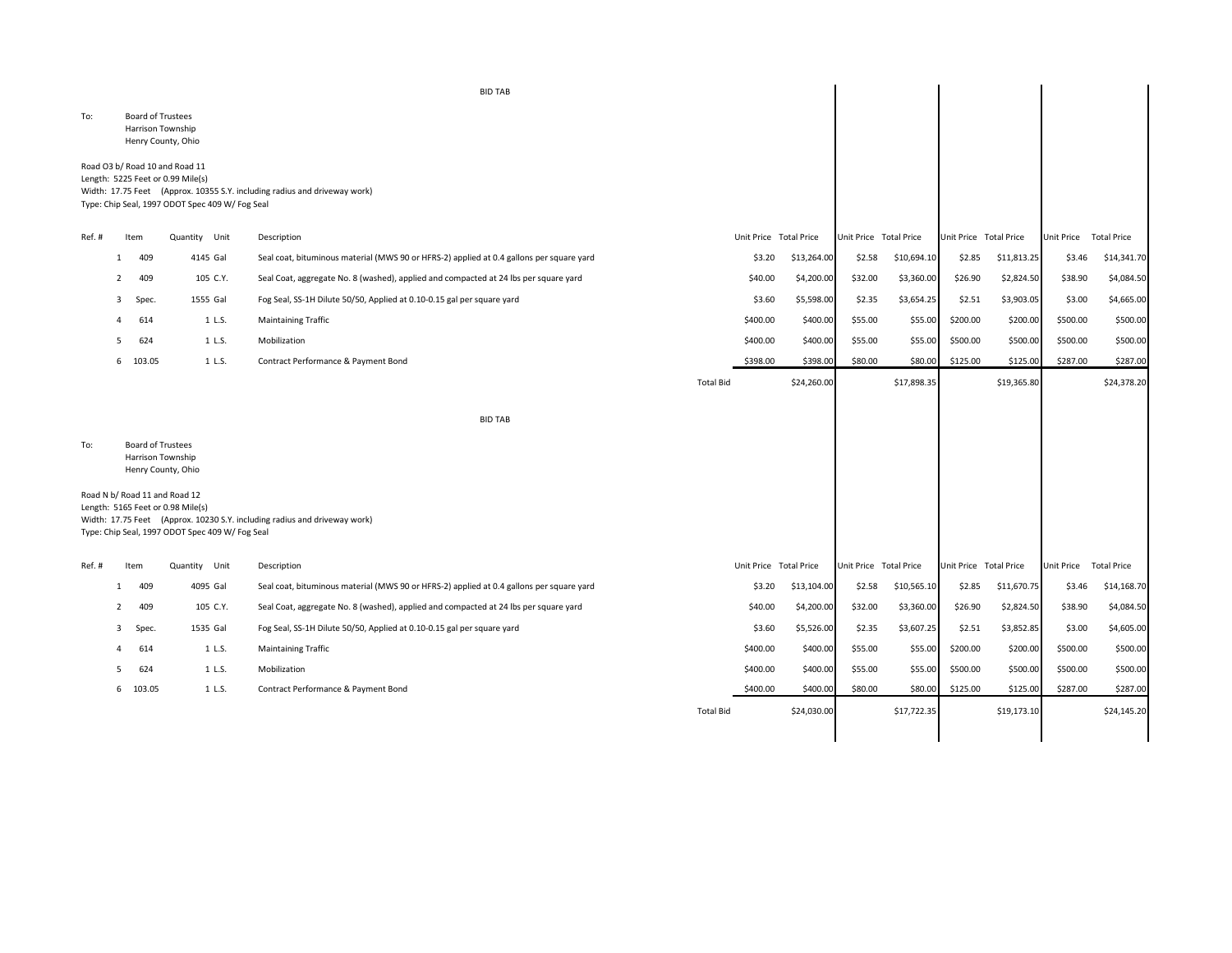|        |   |          |                                                                                                                      | <b>BID TAB</b>                                                                           |                  |          |                        |                        |             |          |                        |                        |             |
|--------|---|----------|----------------------------------------------------------------------------------------------------------------------|------------------------------------------------------------------------------------------|------------------|----------|------------------------|------------------------|-------------|----------|------------------------|------------------------|-------------|
| To:    |   |          | <b>Board of Trustees</b><br>Harrison Township<br>Henry County, Ohio                                                  |                                                                                          |                  |          |                        |                        |             |          |                        |                        |             |
|        |   |          | Road 12 b/ Road P and Road P3<br>Length: 2615 Feet or 0.5 Mile(s)<br>Type: Chip Seal, 1997 ODOT Spec 409 W/ Fog Seal | Width: 22.5 Feet (Approx. 6600 S.Y. including radius and driveway work)                  |                  |          |                        |                        |             |          |                        |                        |             |
| Ref.#  |   | Item     | Quantity Unit                                                                                                        | Description                                                                              |                  |          | Unit Price Total Price | Unit Price Total Price |             |          | Unit Price Total Price | Unit Price Total Price |             |
|        | 1 | 409      | 2640 Gal                                                                                                             | Seal coat, bituminous material (MWS 90 or HFRS-2) applied at 0.4 gallons per square yard |                  | \$3.20   | \$8,448.00             | \$2.58                 | \$6,811.20  | \$2.85   | \$7,524.00             | \$3.46                 | \$9,134.40  |
|        | 2 | 409      | 70 C.Y.                                                                                                              | Seal Coat, aggregate No. 8 (washed), applied and compacted at 24 lbs per square yard     |                  | \$40.00  | \$2,800.00             | \$32.00                | \$2,240.00  | \$26.90  | \$1,883.0              | \$38.90                | \$2,723.00  |
|        | 3 | Spec.    | 990 Gal                                                                                                              | Fog Seal, SS-1H Dilute 50/50, Applied at 0.10-0.15 gal per square yard                   |                  | \$3.60   | \$3,564.00             | \$2.35                 | \$2,326.50  | \$2.51   | \$2,484.90             | \$3.00                 | \$2,970.00  |
|        |   | 614      | 1 L.S.                                                                                                               | <b>Maintaining Traffic</b>                                                               |                  | \$400.00 | \$400.00               | \$55.00                | \$55.00     | \$200.00 | \$200.00               | \$500.00               | \$500.00    |
|        |   | 624      | 1 L.S.                                                                                                               | Mobilization                                                                             |                  | \$400.00 | \$400.00               | \$55.00                | \$55.00     | \$500.00 | \$500.00               | \$500.00               | \$500.00    |
|        |   | 6 103.05 | 1 L.S.                                                                                                               | Contract Performance & Payment Bond                                                      |                  | \$398.00 | \$398.00               | \$80.00                | \$80.00     | \$125.00 | \$125.00               | \$221.00               | \$221.00    |
|        |   |          |                                                                                                                      |                                                                                          | <b>Total Bid</b> |          | \$16,010.00            |                        | \$11,567.70 |          | \$12,716.90            |                        | \$16,048.40 |
| To:    |   |          | <b>Board of Trustees</b><br>Harrison Township<br>Henry County, Ohio                                                  | <b>BID TAB</b>                                                                           |                  |          |                        |                        |             |          |                        |                        |             |
|        |   |          | Road N b/ Road 8 and SR 109<br>Length: 5255 Feet or 1 Mile(s)<br>Type: Chip Seal, 1997 ODOT Spec 409 W/ Fog Seal     | Width: 17.75 Feet (Approx. 10435 S.Y. including radius and driveway work)                |                  |          |                        |                        |             |          |                        |                        |             |
| Ref. # |   | Item     | Quantity Unit                                                                                                        | Description                                                                              |                  |          | Unit Price Total Price | Unit Price Total Price |             |          | Unit Price Total Price | Unit Price Total Price |             |
|        | 1 | 409      | 4175 Gal                                                                                                             | Seal coat, bituminous material (MWS 90 or HFRS-2) applied at 0.4 gallons per square yard |                  | \$3.20   | \$13,360.00            | \$2.58                 | \$10,771.50 | \$2.85   | \$11,898.75            | \$3.46                 | \$14,445.50 |
|        |   | 409      | 105 C.Y.                                                                                                             | Seal Coat, aggregate No. 8 (washed), applied and compacted at 24 lbs per square yard     |                  | \$40.00  | \$4,200.00             | \$32.00                | \$3,360.00  | \$26.90  | \$2,824.50             | \$38.90                | \$4,084.50  |
|        | 3 | Spec.    | 1570 Gal                                                                                                             | Fog Seal, SS-1H Dilute 50/50, Applied at 0.10-0.15 gal per square yard                   |                  | \$3.60   | \$5,652.00             | \$2.35                 | \$3,689.50  | \$2.51   | \$3,940.70             | \$3.00                 | \$4,710.00  |
|        |   | 614      | 1 L.S.                                                                                                               | <b>Maintaining Traffic</b>                                                               |                  | \$400.00 | \$400.00               | \$55.00                | \$55.00     | \$200.00 | \$200.00               | \$500.00               | \$500.00    |
|        |   | 624      | 1 L.S.                                                                                                               | Mobilization                                                                             |                  | \$400.00 | \$400.00               | \$55.00                | \$55.00     | \$500.00 | \$500.00               | \$500.00               | \$500.00    |
|        |   | 6 103.05 | 1 L.S.                                                                                                               | Contract Performance & Payment Bond                                                      |                  | \$398.00 | \$398.00               | \$80.00                | \$80.00     | \$125.00 | \$125.00               | \$289.00               | \$289.00    |

Total Bid \$24,410.00 \$18,011.00 \$19,488.95 \$24,529.00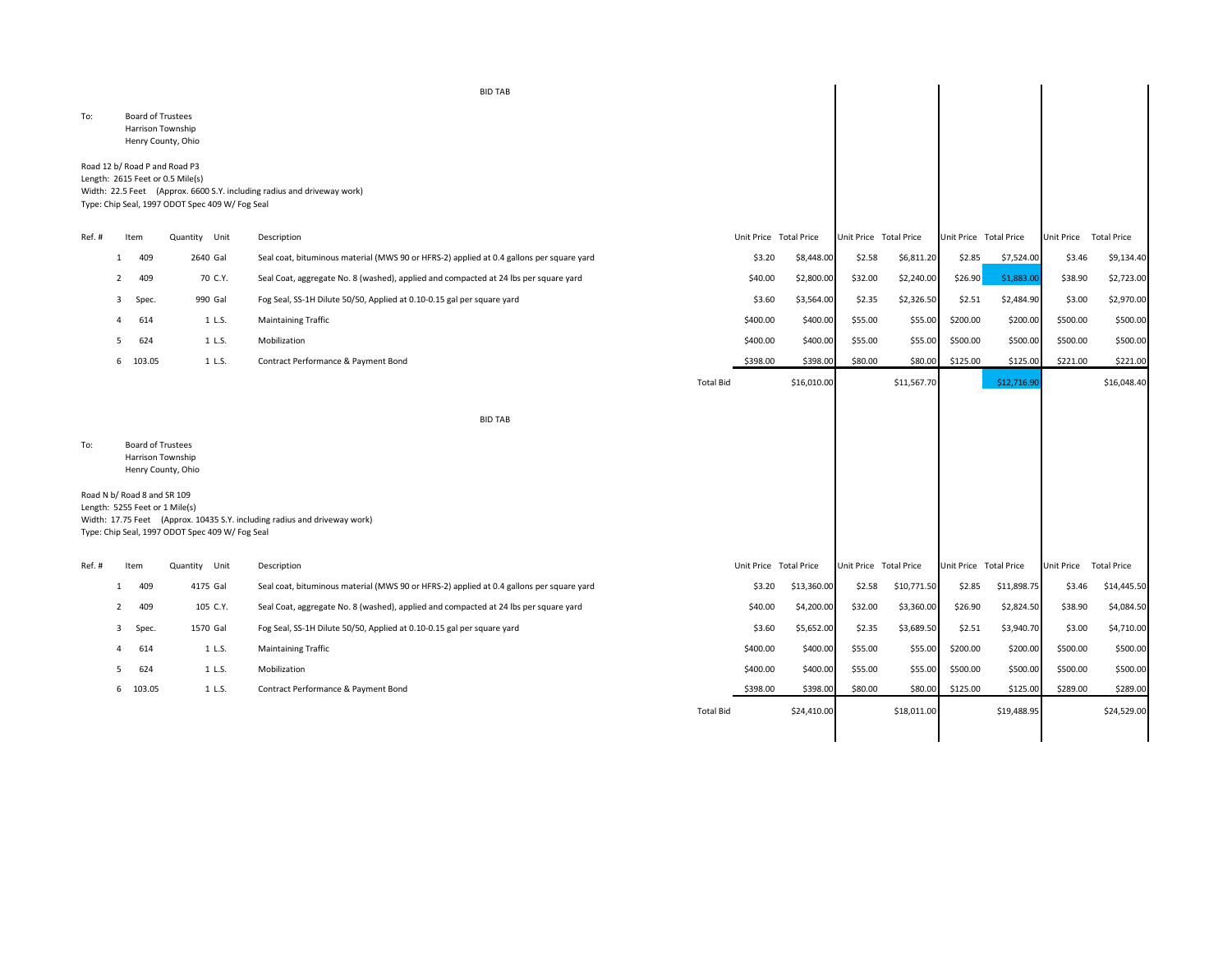|        |                |                                               |                                                                                                                       | <b>BID TAB</b>                                                                           |                  |                        |             |                        |             |                        |             |                   |                    |
|--------|----------------|-----------------------------------------------|-----------------------------------------------------------------------------------------------------------------------|------------------------------------------------------------------------------------------|------------------|------------------------|-------------|------------------------|-------------|------------------------|-------------|-------------------|--------------------|
| To:    |                | <b>Board of Trustees</b><br>Harrison Township | Henry County, Ohio                                                                                                    |                                                                                          |                  |                        |             |                        |             |                        |             |                   |                    |
|        |                | Road P3 b/ SR 109 and Road 8                  | Length: 5250 Feet or 0.99 Mile(s)<br>Type: Chip Seal, 1997 ODOT Spec 409 W/ Fog Seal                                  | Width: 18 Feet (Approx. 10570 S.Y. including radius and driveway work)                   |                  |                        |             |                        |             |                        |             |                   |                    |
| Ref.#  |                | Item                                          | Quantity Unit                                                                                                         | Description                                                                              |                  | Unit Price Total Price |             | Unit Price Total Price |             | Unit Price Total Price |             | <b>Unit Price</b> | <b>Total Price</b> |
|        | -1             | 409                                           | 4230 Gal                                                                                                              | Seal coat, bituminous material (MWS 90 or HFRS-2) applied at 0.4 gallons per square yard |                  | \$3.20                 | \$13,536.00 | \$2.58                 | \$10,913.40 | \$2.85                 | \$12,055.50 | \$3.46            | \$14,635.80        |
|        | 2              | 409                                           | 110 C.Y.                                                                                                              | Seal Coat, aggregate No. 8 (washed), applied and compacted at 24 lbs per square yard     |                  | \$40.00                | \$4,400.00  | \$32.00                | \$3,520.00  | \$26.90                | \$2,959.00  | \$38.90           | \$4,279.00         |
|        | 3              | Spec.                                         | 1590 Gal                                                                                                              | Fog Seal, SS-1H Dilute 50/50, Applied at 0.10-0.15 gal per square yard                   |                  | \$3.60                 | \$5,724.00  | \$2.35                 | \$3,736.50  | \$2.51                 | \$3,990.90  | \$3.00            | \$4,770.00         |
|        | 4              | 614                                           | 1 L.S.                                                                                                                | <b>Maintaining Traffic</b>                                                               |                  | \$400.00               | \$400.00    | \$55.00                | \$55.00     | \$200.00               | \$200.00    | \$500.00          | \$500.00           |
|        | - 5            | 624                                           | 1 L.S.                                                                                                                | Mobilization                                                                             |                  | \$400.00               | \$400.00    | \$55.00                | \$55.00     | \$500.00               | \$500.00    | \$500.00          | \$500.00           |
|        |                | 6 103.05                                      | 1 L.S.                                                                                                                | Contract Performance & Payment Bond                                                      |                  | \$400.00               | \$400.00    | \$80.00                | \$80.00     | \$125.00               | \$125.00    | \$293.00          | \$293.00           |
|        |                |                                               |                                                                                                                       |                                                                                          | <b>Total Bid</b> |                        | \$24,860.00 |                        | \$18,359.90 |                        | \$19,830.40 |                   | \$24,977.80        |
|        |                |                                               |                                                                                                                       | <b>BID TAB</b>                                                                           |                  |                        |             |                        |             |                        |             |                   |                    |
| To:    |                | <b>Board of Trustees</b><br>Harrison Township | Henry County, Ohio                                                                                                    |                                                                                          |                  |                        |             |                        |             |                        |             |                   |                    |
|        |                |                                               | Campbell's Turn Lane (Road 12)<br>Length: 875 Feet or 0.17 Mile(s)<br>Type: Chip Seal, 1997 ODOT Spec 409 W/ Fog Seal | Width: 11.5 Feet (Approx. 1140 S.Y. including radius and driveway work)                  |                  |                        |             |                        |             |                        |             |                   |                    |
| Ref. # |                | Item                                          | Quantity Unit                                                                                                         | Description                                                                              |                  | Unit Price Total Price |             | Unit Price Total Price |             | Unit Price Total Price |             | <b>Unit Price</b> | <b>Total Price</b> |
|        | -1             | 409                                           | 460 Gal                                                                                                               | Seal coat, bituminous material (MWS 90 or HFRS-2) applied at 0.4 gallons per square yard |                  | \$3.20                 | \$1,472.00  | \$2.60                 | \$1,196.00  | \$2.85                 | \$1,311.00  | \$3.46            | \$1,591.60         |
|        | $\overline{2}$ | 409                                           | 15 C.Y.                                                                                                               | Seal Coat, aggregate No. 8 (washed), applied and compacted at 24 lbs per square yard     |                  | \$45.00                | \$675.00    | \$32.00                | \$480.00    | \$26.90                | \$403.50    | \$38.90           | \$583.50           |
|        | 3              | Spec.                                         | 175 Gal                                                                                                               | Fog Seal, SS-1H Dilute 50/50, Applied at 0.10-0.15 gal per square yard                   |                  | \$3.60                 | \$630.00    | \$2.35                 | \$411.25    | \$2.51                 | \$439.25    | \$3.00            | \$525.00           |
|        | 4              | 614                                           | 1 L.S.                                                                                                                | <b>Maintaining Traffic</b>                                                               |                  | \$500.00               | \$500.00    | \$55.00                | \$55.00     | \$200.00               | \$200.00    | \$500.00          | \$500.00           |
|        | .5             | 624                                           | 1 L.S.                                                                                                                | Mobilization                                                                             |                  | \$400.00               | \$400.00    | \$55.00                | \$55.00     | \$500.00               | \$500.00    | \$500.00          | \$500.00           |
|        |                | 6 103.05                                      | 1 L.S.                                                                                                                | Contract Performance & Payment Bond                                                      |                  | \$398.00               | \$398.00    | \$80.00                | \$80.00     | \$125.00               | \$125.00    | \$125.00          | \$125.00           |
|        |                |                                               |                                                                                                                       |                                                                                          | <b>Total Bid</b> |                        | \$4,075.00  |                        | \$2,277.25  |                        | \$2,978.75  |                   | \$3,825.10         |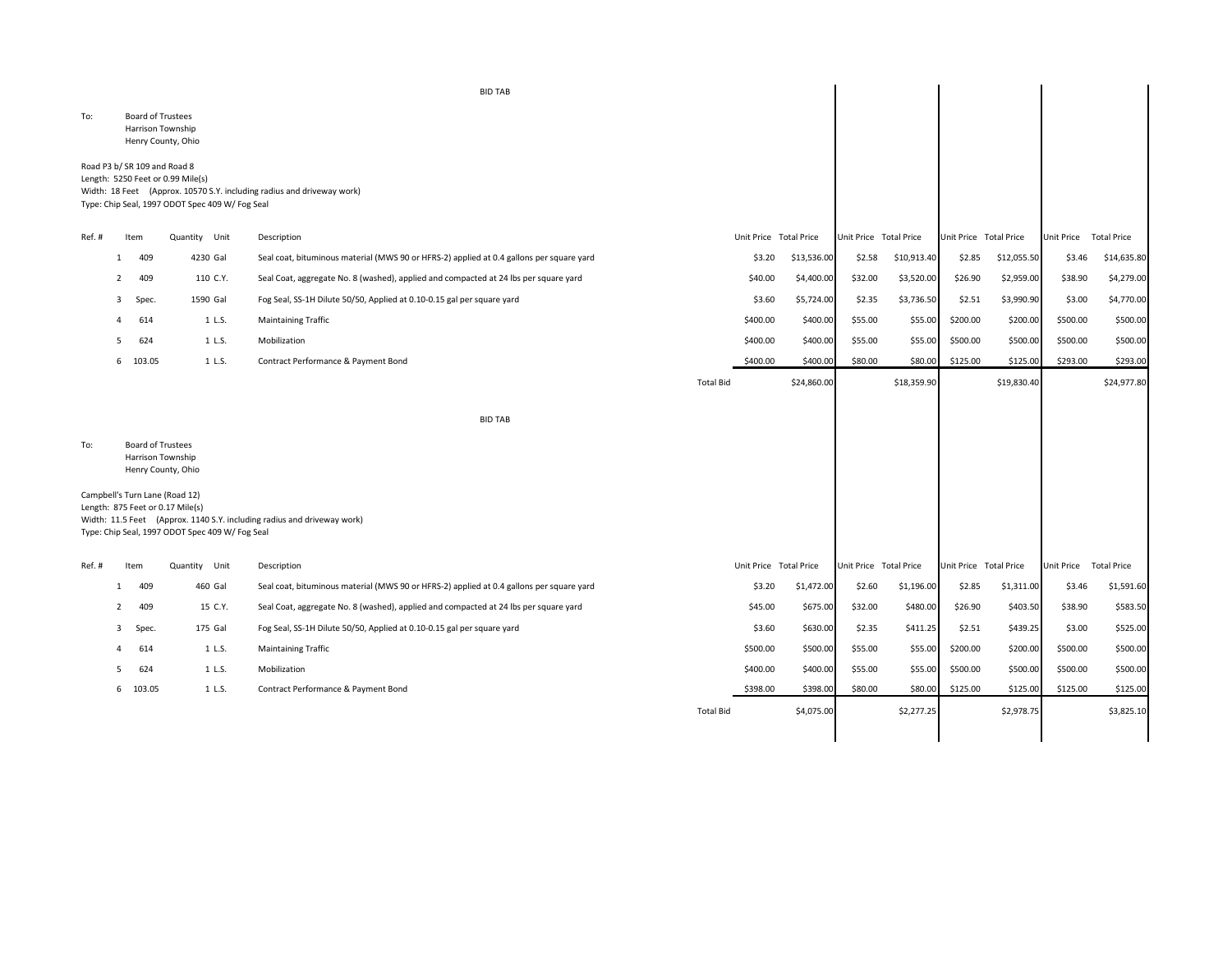|        |              |                                                                |                                                                      | <b>BID TAB</b>                                                                           |                  |                        |             |                        |             |                        |             |                        |                    |
|--------|--------------|----------------------------------------------------------------|----------------------------------------------------------------------|------------------------------------------------------------------------------------------|------------------|------------------------|-------------|------------------------|-------------|------------------------|-------------|------------------------|--------------------|
| To:    |              | <b>Board of Trustees</b><br>Liberty Township                   | Henry County, Ohio                                                   |                                                                                          |                  |                        |             |                        |             |                        |             |                        |                    |
|        |              | Road U b/ Road 9 and Road 10<br>Length: 5265 Feet or 1 Mile(s) | Type: Chip Seal, 1997 ODOT Spec 409 W/ Fog Seal                      | Width: 16 Feet on Average (Approx. 56440 S.Y. including radius and driveway work)        |                  |                        |             |                        |             |                        |             |                        |                    |
| Ref. # |              | Item                                                           | Quantity Unit                                                        | Description                                                                              |                  | Unit Price Total Price |             | Unit Price Total Price |             | Unit Price Total Price |             | Unit Price Total Price |                    |
|        | $\mathbf{1}$ | 409                                                            | 3885 Gal                                                             | Seal coat, bituminous material (MWS 90 or HFRS-2) applied at 0.4 gallons per square yard |                  | \$3.20                 | \$12,432.00 | \$2.58                 | \$10,023.30 | \$2.85                 | \$11,072.25 | \$3.46                 | \$13,442.10        |
|        | 2            | 409                                                            | 100 C.Y.                                                             | Seal Coat, aggregate No. 89 (washed), applied and compacted at 24 lbs per square yard    |                  | \$40.00                | \$4,000.00  | \$32.50                | \$3,250.00  | \$27.65                | \$2,765.00  | \$39.40                | \$3,940.00         |
|        | 3            | Spec.                                                          | 1460 Gal                                                             | Fog Seal, SS-1H Dilute 50/50, Applied at 0.10-0.15 gal per square yard                   |                  | \$3.60                 | \$5,256.00  | \$2.35                 | \$3,431.00  | \$2.51                 | \$3,664.60  | \$3.00                 | \$4,380.00         |
|        | 4            | 614                                                            | 1 L.S.                                                               | <b>Maintaining Traffic</b>                                                               |                  | \$400.00               | \$400.00    | \$55.00                | \$55.00     | \$200.00               | \$200.00    | \$500.00               | \$500.00           |
|        | .5           | 624                                                            | 1 L.S.                                                               | Mobilization                                                                             |                  | \$400.00               | \$400.00    | \$55.00                | \$55.00     | \$500.00               | \$500.00    | \$500.00               | \$500.00           |
|        |              | 6 103.05                                                       | 1 L.S.                                                               | Contract Performance & Payment Bond                                                      |                  | \$397.00               | \$397.00    | \$80.00                | \$80.00     | \$125.00               | \$125.00    | \$278.00               | \$278.00           |
|        |              |                                                                |                                                                      |                                                                                          | <b>Total Bid</b> |                        | \$22,885.00 |                        | \$16,894.30 |                        | \$18,326.85 |                        | \$23,040.10        |
|        |              |                                                                |                                                                      | <b>BID TAB</b>                                                                           |                  |                        |             |                        |             |                        |             |                        |                    |
| To:    |              | <b>Board of Trustees</b><br>Pleasant Township                  | Henry County, Ohio                                                   |                                                                                          |                  |                        |             |                        |             |                        |             |                        |                    |
|        |              | Length: 5295 Feet or 1 Mile(s)                                 | Road 14A b/ Road B and Road A<br>Type: Chip Seal, 1997 ODOT Spec 409 | Width: 16 Feet (Approx. 9490 S.Y. including radius and driveway work)                    |                  |                        |             |                        |             |                        |             |                        |                    |
| Ref. # |              | Item                                                           | Quantity Unit                                                        | Description                                                                              |                  | Unit Price Total Price |             | Unit Price Total Price |             | Unit Price Total Price |             | Unit Price             | <b>Total Price</b> |
|        | 1            | 409                                                            | 3800 Gal                                                             | Seal coat, bituminous material (MWS 90 or HFRS-2) applied at 0.4 gallons per square yard |                  | \$3.20                 | \$12,160.00 | \$2.58                 | \$9,804.00  | \$2.85                 | \$10,830.00 | \$3.46                 | \$13,148.00        |
|        | 2            | 409                                                            | 95 C.Y.                                                              | Seal Coat, aggregate No. 8 (washed), applied and compacted at 24 lbs per square yard     |                  | \$40.00                | \$3,800.00  | \$32.00                | \$3,040.00  | \$26.90                | \$2,555.50  | \$38.90                | \$3,695.50         |
|        | 3            | 614                                                            | 1 L.S.                                                               | <b>Maintaining Traffic</b>                                                               |                  | \$400.00               | \$400.00    | \$55.00                | \$55.00     | \$200.00               | \$200.00    | \$500.00               | \$500.00           |
|        |              | 624                                                            | 1 L.S.                                                               | Mobilization                                                                             |                  | \$400.00               | \$400.00    | \$55.00                | \$55.00     | \$500.00               | \$500.00    | \$500.00               | \$500.00           |
|        |              | 5 103.05                                                       | 1 L.S.                                                               | Contract Performance & Payment Bond                                                      |                  | \$400.00               | \$400.00    | \$80.00                | \$80.00     | \$125.00               | \$125.00    | \$238.00               | \$238.00           |
|        |              |                                                                |                                                                      |                                                                                          | <b>Total Bid</b> |                        | \$17,160.00 |                        | \$13,034.00 |                        | \$14,210.50 |                        | \$18,081.50        |
|        |              |                                                                |                                                                      |                                                                                          |                  |                        |             |                        |             |                        |             |                        |                    |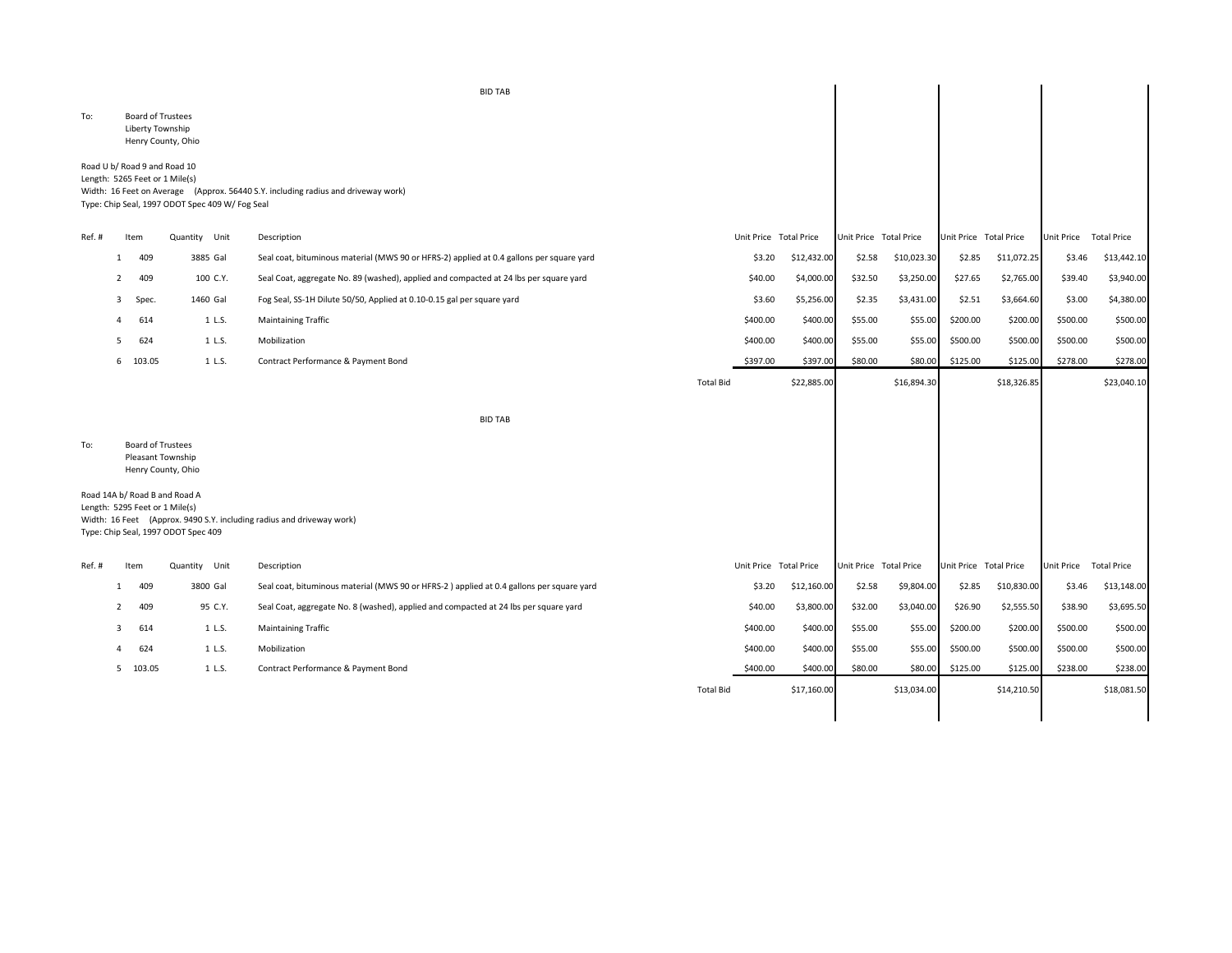|        |              |                                               |                                                                                                                                               | <b>BID TAB</b>                                                                           |                  |                        |             |                        |             |                        |             |                        |                    |
|--------|--------------|-----------------------------------------------|-----------------------------------------------------------------------------------------------------------------------------------------------|------------------------------------------------------------------------------------------|------------------|------------------------|-------------|------------------------|-------------|------------------------|-------------|------------------------|--------------------|
| To:    |              | <b>Board of Trustees</b><br>Pleasant Township | Henry County, Ohio                                                                                                                            |                                                                                          |                  |                        |             |                        |             |                        |             |                        |                    |
|        |              |                                               | Road C b/ SR 108 and Road 12A (also includes 1340 feet in Marion)<br>Length: 6615 Feet or 1.25 Mile(s)<br>Type: Chip Seal, 1997 ODOT Spec 409 | Width: 14.5 Feet (Approx. 10720 S.Y. including radius and driveway work)                 |                  |                        |             |                        |             |                        |             |                        |                    |
| Ref.#  |              | Item                                          | Quantity Unit                                                                                                                                 | Description                                                                              |                  | Unit Price Total Price |             | Unit Price Total Price |             | Unit Price Total Price |             | Unit Price             | <b>Total Price</b> |
|        | $\mathbf{1}$ | 409                                           | 4290 Gal                                                                                                                                      | Seal coat, bituminous material (MWS 90 or HFRS-2) applied at 0.4 gallons per square yard |                  | \$3.20                 | \$13,728.00 | \$2.58                 | \$11,068.20 | \$2.85                 | \$12,226.50 | \$3.46                 | \$14,843.40        |
|        | 2            | 409                                           | 110 C.Y.                                                                                                                                      | Seal Coat, aggregate No. 8 (washed), applied and compacted at 24 lbs per square yard     |                  | \$40.00                | \$4,400.00  | \$32.00                | \$3,520.00  | \$26.90                | \$2,959.00  | \$38.90                | \$4,279.00         |
|        | 3            | 614                                           | 1 L.S.                                                                                                                                        | <b>Maintaining Traffic</b>                                                               |                  | \$400.00               | \$400.00    | \$55.00                | \$55.00     | \$200.00               | \$200.00    | \$500.00               | \$500.00           |
|        | $\mathbf{A}$ | 624                                           | 1 L.S.                                                                                                                                        | Mobilization                                                                             |                  | \$400.00               | \$400.00    | \$55.00                | \$55.00     | \$500.00               | \$500.00    | \$500.00               | \$500.00           |
|        |              | 5 103.05                                      | 1 L.S.                                                                                                                                        | Contract Performance & Payment Bond                                                      |                  | \$402.00               | \$402.00    | \$80.00                | \$80.00     | \$125.00               | \$125.00    | \$256.00               | \$256.00           |
|        |              |                                               |                                                                                                                                               |                                                                                          | <b>Total Bid</b> |                        | \$19,330.00 |                        | \$14,778.20 |                        | \$16,010.50 |                        | \$20,378.40        |
|        |              |                                               |                                                                                                                                               | <b>BID TAB</b>                                                                           |                  |                        |             |                        |             |                        |             |                        |                    |
| To:    |              | <b>Board of Trustees</b><br>Pleasant Township | Henry County, Ohio                                                                                                                            |                                                                                          |                  |                        |             |                        |             |                        |             |                        |                    |
|        |              | Length: 5265 Feet or 1 Mile(s)                | Road C2 b/ SR 108 and Road 13<br>Type: Chip Seal, 1997 ODOT Spec 409                                                                          | Width: 14.5 Feet (Approx. 8535 S.Y. including radius and driveway work)                  |                  |                        |             |                        |             |                        |             |                        |                    |
| Ref. # |              | Item                                          | Quantity Unit                                                                                                                                 | Description                                                                              |                  | Unit Price Total Price |             | Unit Price Total Price |             | Unit Price Total Price |             | Unit Price Total Price |                    |
|        | -1           | 409                                           | 3415 Gal                                                                                                                                      | Seal coat, bituminous material (MWS 90 or HFRS-2) applied at 0.4 gallons per square yard |                  | \$3.20                 | \$10,928.00 | \$2.58                 | \$8,810.70  | \$2.85                 | \$9,732.75  | \$3.46                 | \$11,815.90        |
|        | 2            | 409                                           | 85 C.Y.                                                                                                                                       | Seal Coat, aggregate No. 8 (washed), applied and compacted at 24 lbs per square yard     |                  | \$40.00                | \$3,400.00  | \$32.00                | \$2,720.00  | \$26.90                | \$2,286.50  | \$38.90                | \$3,306.50         |
|        | 3            | 614                                           | 1 L.S.                                                                                                                                        | <b>Maintaining Traffic</b>                                                               |                  | \$400.00               | \$400.00    | \$55.00                | \$55.00     | \$200.00               | \$200.00    | \$500.00               | \$500.00           |
|        |              | 624                                           | 1 L.S.                                                                                                                                        | Mobilization                                                                             |                  | \$400.00               | \$400.00    | \$55.00                | \$55.00     | \$500.00               | \$500.00    | \$500.00               | \$500.00           |
|        |              | 5 103.05                                      | 1 L.S.                                                                                                                                        | Contract Performance & Payment Bond                                                      |                  | \$397.00               | \$397.00    | \$80.00                | \$80.00     | \$125.00               | \$125.00    | \$224.00               | \$224.00           |
|        |              |                                               |                                                                                                                                               |                                                                                          | <b>Total Bid</b> |                        | \$15,525.00 |                        | \$11,720.70 |                        | \$12,844.25 |                        | \$16,346.40        |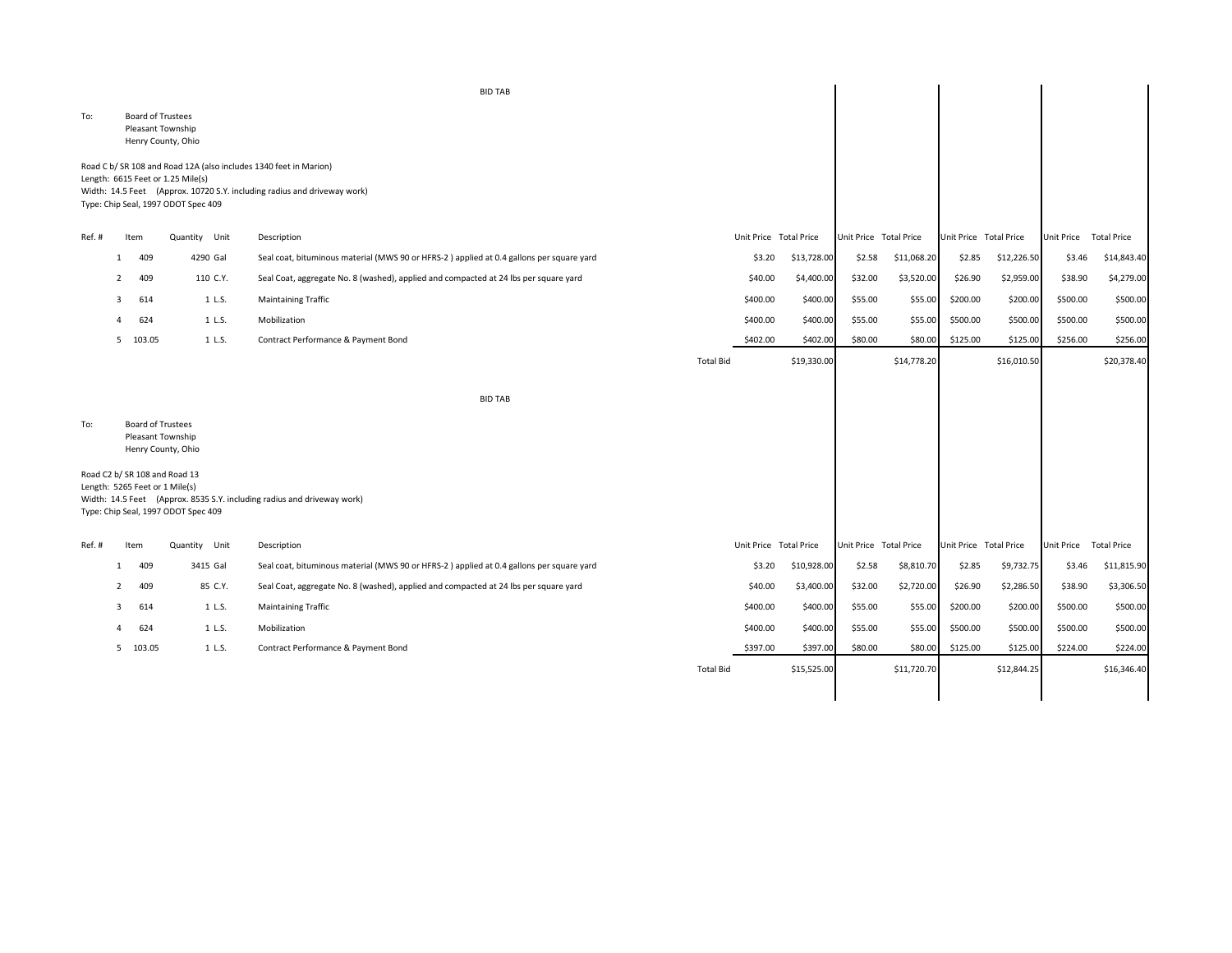|        |                |                                                               |                                                                                                                  | <b>BID TAB</b>                                                                           |                  |                        |             |                        |             |                        |             |                        |             |
|--------|----------------|---------------------------------------------------------------|------------------------------------------------------------------------------------------------------------------|------------------------------------------------------------------------------------------|------------------|------------------------|-------------|------------------------|-------------|------------------------|-------------|------------------------|-------------|
| To:    |                | <b>Board of Trustees</b><br>Pleasant Township                 | Henry County, Ohio                                                                                               |                                                                                          |                  |                        |             |                        |             |                        |             |                        |             |
|        |                | Road 16 b/ Road F and SR 18<br>Length: 5270 Feet or 1 Mile(s) | Type: Chip Seal, 1997 ODOT Spec 409                                                                              | Width: 16.5 Feet (Approx. 9720 S.Y. including radius and driveway work)                  |                  |                        |             |                        |             |                        |             |                        |             |
| Ref. # |                | Item                                                          | Quantity Unit                                                                                                    | Description                                                                              |                  | Unit Price Total Price |             | Unit Price Total Price |             | Unit Price Total Price |             | Unit Price Total Price |             |
|        | 1              | 409                                                           | 3890 Gal                                                                                                         | Seal coat, bituminous material (MWS 90 or HFRS-2) applied at 0.4 gallons per square yard |                  | \$3.20                 | \$12,448.00 | \$2.58                 | \$10,036.20 | \$2.85                 | \$11,086.50 | \$3.46                 | \$13,459.40 |
|        | 2              | 409                                                           | 100 C.Y.                                                                                                         | Seal Coat, aggregate No. 8 (washed), applied and compacted at 24 lbs per square yard     |                  | \$40.00                | \$4,000.00  | \$32.00                | \$3,200.00  | \$26.90                | \$2,690.00  | \$38.90                | \$3,890.00  |
|        | -3             | 614                                                           | 1 L.S.                                                                                                           | <b>Maintaining Traffic</b>                                                               |                  | \$400.00               | \$400.00    | \$55.00                | \$55.00     | \$200.00               | \$200.00    | \$500.00               | \$500.00    |
|        | $\overline{a}$ | 624                                                           | 1 L.S.                                                                                                           | Mobilization                                                                             |                  | \$400.00               | \$400.00    | \$55.00                | \$55.00     | \$500.00               | \$500.00    | \$500.00               | \$500.00    |
|        |                | 5 103.05                                                      | 1 L.S.                                                                                                           | Contract Performance & Payment Bond                                                      |                  | \$402.00               | \$402.00    | \$80.00                | \$80.00     | \$125.00               | \$125.00    | \$242.00               | \$242.00    |
|        |                |                                                               |                                                                                                                  |                                                                                          | <b>Total Bid</b> |                        | \$17,650.00 |                        | \$13,426.20 |                        | \$14,601.50 |                        | \$18,591.40 |
|        |                |                                                               |                                                                                                                  | <b>BID TAB</b>                                                                           |                  |                        |             |                        |             |                        |             |                        |             |
| To:    |                | <b>Board of Trustees</b><br>Pleasant Township                 | Henry County, Ohio                                                                                               |                                                                                          |                  |                        |             |                        |             |                        |             |                        |             |
|        |                |                                                               | Road 19 b/ SR 18 and Steinmaier Road<br>Length: 2610 Feet or 0.49 Mile(s)<br>Type: Chip Seal, 1997 ODOT Spec 409 | Width: 15 Feet (Approx. 4390 S.Y. including radius and driveway work)                    |                  |                        |             |                        |             |                        |             |                        |             |
| Ref.#  |                | Item                                                          | Quantity Unit                                                                                                    | Description                                                                              |                  | Unit Price Total Price |             | Unit Price Total Price |             | Unit Price Total Price |             | Unit Price Total Price |             |
|        | 1              | 409                                                           | 1760 Gal                                                                                                         | Seal coat, bituminous material (MWS 90 or HFRS-2) applied at 0.4 gallons per square yard |                  | \$3.20                 | \$5,632.00  | \$2.58                 | \$4,540.80  | \$2.85                 | \$5,016.00  | \$3.46                 | \$6,089.60  |
|        | 2              | 409                                                           | 45 C.Y.                                                                                                          | Seal Coat, aggregate No. 8 (washed), applied and compacted at 24 lbs per square yard     |                  | \$40.00                | \$1,800.00  | \$32.00                | \$1,440.00  | \$26.90                | \$1,210.50  | \$38.90                | \$1,750.50  |
|        | 3              | 614                                                           | 1 L.S.                                                                                                           | <b>Maintaining Traffic</b>                                                               |                  | \$400.00               | \$400.00    | \$55.00                | \$55.00     | \$200.00               | \$200.00    | \$500.00               | \$500.00    |
|        | 4              | 624                                                           | 1 L.S.                                                                                                           | Mobilization                                                                             |                  | \$400.00               | \$400.00    | \$55.00                | \$55.00     | \$500.00               | \$500.00    | \$500.00               | \$500.00    |
|        |                | 5 103.05                                                      | 1 L.S.                                                                                                           | Contract Performance & Payment Bond                                                      |                  | \$398.00               | \$398.00    | \$80.00                | \$80.00     | \$125.00               | \$125.00    | \$166.00               | \$166.00    |
|        |                |                                                               |                                                                                                                  |                                                                                          | <b>Total Bid</b> |                        | \$8,630.00  |                        | \$6,170.80  |                        | \$7,051.50  |                        | \$9,006.10  |
|        |                |                                                               |                                                                                                                  |                                                                                          |                  |                        |             |                        |             |                        |             |                        |             |
|        |                |                                                               |                                                                                                                  |                                                                                          |                  |                        |             |                        |             |                        |             |                        |             |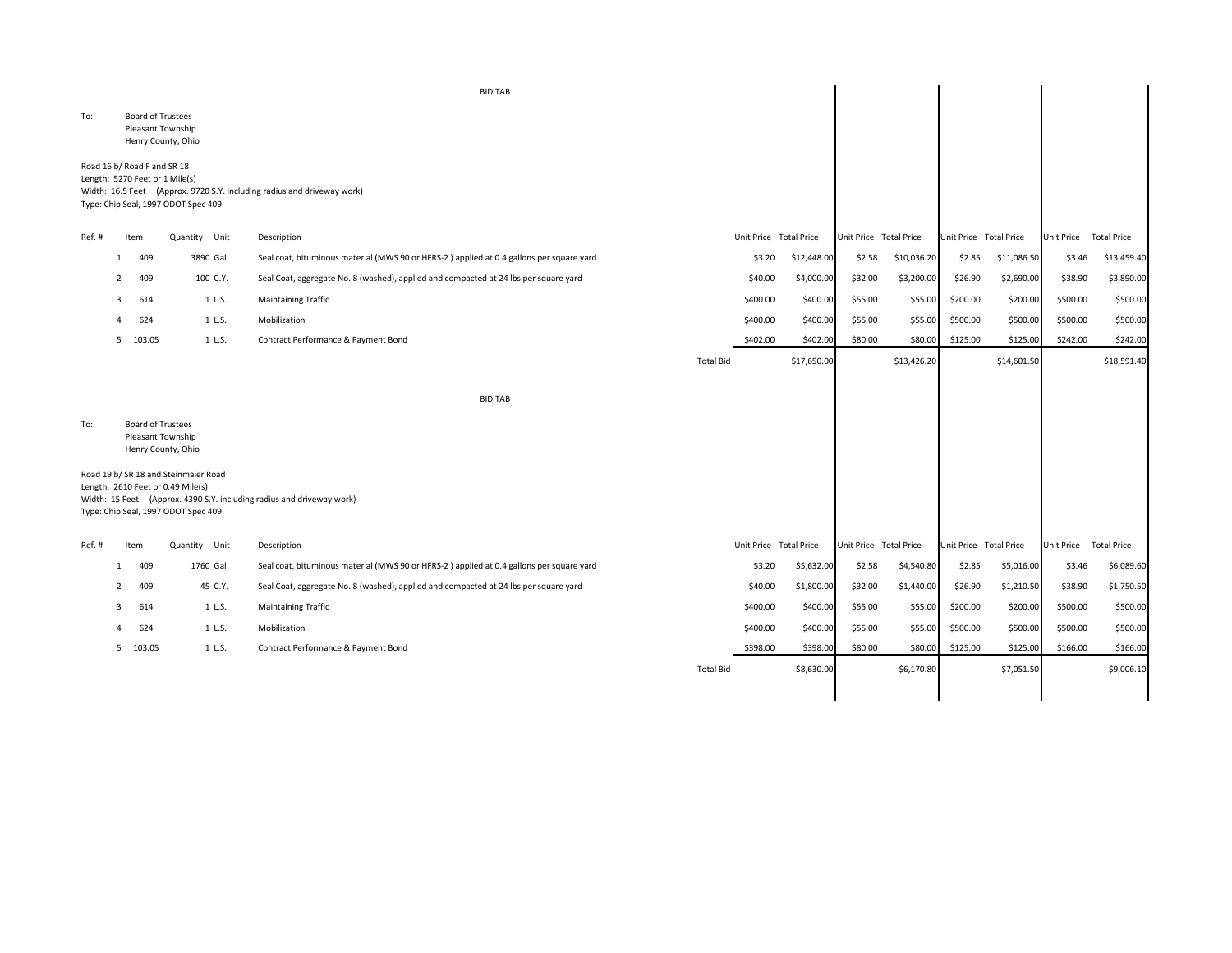|                |                            |                                                                                                            | <b>BID TAB</b>                                                                                                                                                                                       |                  |                        |             |                        |             |                        |             |                        |                                         |
|----------------|----------------------------|------------------------------------------------------------------------------------------------------------|------------------------------------------------------------------------------------------------------------------------------------------------------------------------------------------------------|------------------|------------------------|-------------|------------------------|-------------|------------------------|-------------|------------------------|-----------------------------------------|
| To:            |                            | <b>Board of Trustees</b><br>Pleasant Township<br>Henry County, Ohio                                        |                                                                                                                                                                                                      |                  |                        |             |                        |             |                        |             |                        |                                         |
|                |                            | Road 19 b/ Road Y and Road 17B<br>Length: 7965 Feet or 1.51 Mile(s)<br>Type: Chip Seal, 1997 ODOT Spec 409 | Width: 16 Feet (Approx. 14210 S.Y. including radius and driveway work)                                                                                                                               |                  |                        |             |                        |             |                        |             |                        |                                         |
| Ref. #         | Item                       | Quantity Unit                                                                                              | Description                                                                                                                                                                                          |                  | Unit Price Total Price |             | Unit Price Total Price |             | Unit Price Total Price |             | Unit Price Total Price |                                         |
|                | 409<br>1                   | 5685 Gal                                                                                                   | Seal coat, bituminous material (MWS 90 or HFRS-2) applied at 0.4 gallons per square yard                                                                                                             |                  | \$3.20                 | \$18,192.00 | \$2.58                 | \$14,667.30 | \$2.85                 | \$16,202.25 | \$3.46                 | \$19,670.10                             |
| 2              | 409                        | 145 C.Y.                                                                                                   | Seal Coat, aggregate No. 8 (washed), applied and compacted at 24 lbs per square yard                                                                                                                 |                  | \$40.00                | \$5,800.00  | \$32.00                | \$4,640.00  | \$26.90                | \$3,900.50  | \$38.90                | \$5,640.50                              |
| 3              | 614                        | 1 L.S.                                                                                                     | Maintaining Traffic                                                                                                                                                                                  |                  | \$400.00               | \$400.00    | \$55.00                | \$55.00     | \$200.00               | \$200.00    | \$500.00               | \$500.00                                |
|                | 624                        | 1 L.S.                                                                                                     | Mobilization                                                                                                                                                                                         |                  | \$400.00               | \$400.00    | \$55.00                | \$55.00     | \$500.00               | \$500.00    | \$500.00               | \$500.00                                |
|                | 5 103.05                   | 1 L.S.                                                                                                     | Contract Performance & Payment Bond                                                                                                                                                                  |                  | \$398.00               | \$398.00    | \$80.00                | \$80.00     | \$125.00               | \$125.00    | \$306.00               | \$306.00                                |
|                |                            |                                                                                                            |                                                                                                                                                                                                      | <b>Total Bid</b> |                        | \$25,190.00 |                        | \$19,497.30 |                        | \$20,927.75 |                        | \$26,616.60                             |
|                |                            |                                                                                                            | <b>BID TAB</b>                                                                                                                                                                                       |                  |                        |             |                        |             |                        |             |                        |                                         |
| To:            |                            | <b>Board of Trustees</b>                                                                                   |                                                                                                                                                                                                      |                  |                        |             |                        |             |                        |             |                        |                                         |
|                |                            | Richfield Township<br>Henry County, Ohio                                                                   |                                                                                                                                                                                                      |                  |                        |             |                        |             |                        |             |                        |                                         |
|                | Road K b/ SR 65 and Road 5 | Length: 5285 Feet or 1 Mile(s)                                                                             | Width: 16 Feet (Approx. 9425 S.Y. including radius and driveway work)<br>Type: Chip Seal, 1997 ODOT Spec 409 W/Fog Seal, Chip and Seal 3 feet each edge with 8's then chip seal entire road with 9's |                  |                        |             |                        |             |                        |             |                        |                                         |
|                | Item                       | Quantity Unit                                                                                              | Description                                                                                                                                                                                          |                  | Unit Price Total Price |             | Unit Price Total Price |             | Unit Price Total Price |             | Unit Price Total Price |                                         |
|                | 409<br>1                   | 3770 Gal                                                                                                   | Seal coat, bituminous material (MWS 90 or HFRS-2) applied at 0.4 gallons per square yard                                                                                                             |                  | \$3.20                 | \$12,064.00 | \$2.58                 | \$9,726.60  | \$2.85                 | \$10,744.50 | \$3.46                 |                                         |
| $\overline{2}$ | 409                        | 95 C.Y.                                                                                                    | Seal Coat, aggregate No. 9 (washed), applied and compacted at 24 lbs per square yard                                                                                                                 |                  | \$40.00                | \$3,800.00  | \$31.50                | \$2,992.50  | \$26.40                | \$2,508.00  | \$38.40                |                                         |
| 3              | Spec.                      | 1415 Gal                                                                                                   | Fog Seal, SS-1H Dilute 50/50, Applied at 0.10-0.15 gal per square yard                                                                                                                               |                  | \$3.60                 | \$5,094.00  | \$2.35                 | \$3,325.25  | \$2.51                 | \$3,551.65  | \$3.00                 | \$13,044.20<br>\$3,648.00<br>\$4,245.00 |
|                | 614                        | 1 L.S.                                                                                                     | Maintaining Traffic                                                                                                                                                                                  |                  | \$400.00               | \$400.00    | \$55.00                | \$55.00     | \$200.00               | \$200.00    | \$500.00               | \$500.00                                |
| -5             | 624                        | 1 L.S.                                                                                                     | Mobilization                                                                                                                                                                                         |                  | \$400.00               | \$400.00    | \$55.00                | \$55.00     | \$500.00               | \$500.00    | \$500.00               | \$500.00                                |
| -6             | 103.05                     | 1 L.S.                                                                                                     | Contract Performance & Payment Bond                                                                                                                                                                  |                  | \$400.00               | \$400.00    | \$80.00                | \$80.00     | \$125.00               | \$125.00    | \$321.00               | \$321.00                                |
| Ref.#          | 409                        | 1410 Gal                                                                                                   | Seal coat, bituminous material (MWS 90 or HFRS-2) applied at 0.4 gallons per square yard 3 feet on each side                                                                                         |                  | \$3.20                 | \$4,512.00  | \$2.60                 | \$3,666.00  | \$2.85                 | \$4,018.50  | \$3.46                 | \$4,878.60                              |
|                | 409                        | 35 C.Y.                                                                                                    | Seal Coat, aggregate No. 8 (washed), applied and compacted at 24 lbs per square yard 3 feet on each edge                                                                                             |                  | \$45.00                | \$1,575.00  | \$32.00                | \$1,120.00  | \$26.90                | \$941.50    | \$38.90                | \$1,361.50                              |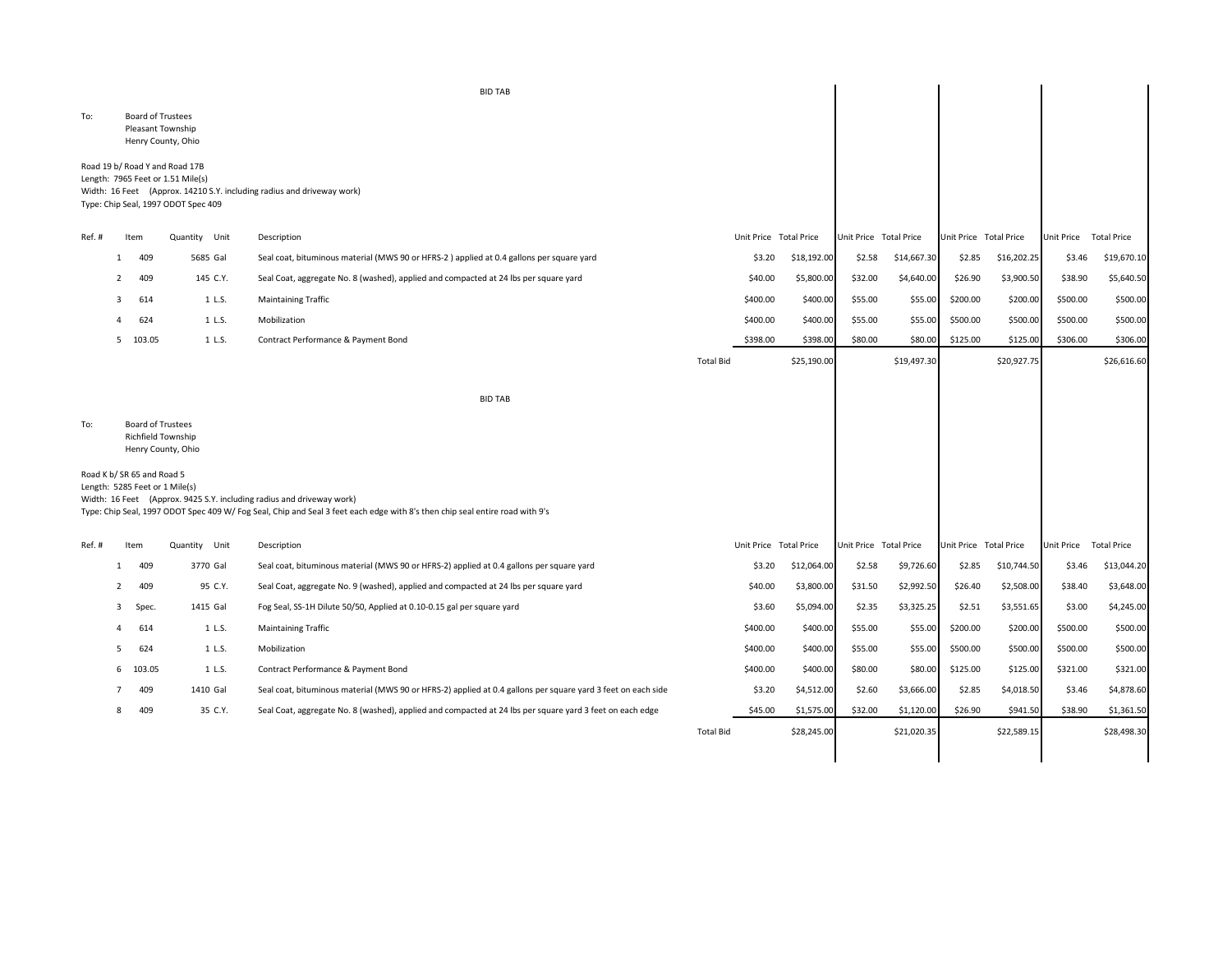|        |                |                                                               |                                                                                      | <b>BID TAB</b>                                                                           |                  |          |                        |                        |             |                        |             |                   |                    |
|--------|----------------|---------------------------------------------------------------|--------------------------------------------------------------------------------------|------------------------------------------------------------------------------------------|------------------|----------|------------------------|------------------------|-------------|------------------------|-------------|-------------------|--------------------|
| To:    |                | Board of Trustees<br>Richfield Township                       | Henry County, Ohio                                                                   |                                                                                          |                  |          |                        |                        |             |                        |             |                   |                    |
|        |                | Road 1 b/ Road H and Road G                                   | Length: 5240 Feet or 0.99 Mile(s)<br>Type: Chip Seal, 1997 ODOT Spec 409 W/ Fog Seal | Width: 18 Feet (Approx. 10505 S.Y. including radius and driveway work)                   |                  |          |                        |                        |             |                        |             |                   |                    |
| Ref.#  |                | Item                                                          | Quantity Unit                                                                        | Description                                                                              |                  |          | Unit Price Total Price | Unit Price Total Price |             | Unit Price Total Price |             | Unit Price        | <b>Total Price</b> |
|        | -1             | 409                                                           | 4205 Gal                                                                             | Seal coat, bituminous material (MWS 90 or HFRS-2) applied at 0.4 gallons per square yard |                  | \$3.20   | \$13,456.00            | \$2.58                 | \$10,848.90 | \$2.85                 | \$11,984.25 | \$3.46            | \$14,549.30        |
|        | $\overline{2}$ | 409                                                           | 105 C.Y.                                                                             | Seal Coat, aggregate No. 9 (washed), applied and compacted at 24 lbs per square yard     |                  | \$40.00  | \$4,200.00             | \$31.50                | \$3,307.50  | \$26.40                | \$2,772.00  | \$38.40           | \$4,032.00         |
|        | 3              | Spec.                                                         | 1580 Gal                                                                             | Fog Seal, SS-1H Dilute 50/50, Applied at 0.10-0.15 gal per square yard                   |                  | \$3.60   | \$5,688.00             | \$2.35                 | \$3,713.00  | \$2.51                 | \$3,965.80  | \$3.00            | \$4,740.00         |
|        | Δ              | 614                                                           | 1 L.S.                                                                               | <b>Maintaining Traffic</b>                                                               |                  | \$400.00 | \$400.00               | \$55.00                | \$55.00     | \$200.00               | \$200.00    | \$500.00          | \$500.00           |
|        | .5             | 624                                                           | 1 L.S.                                                                               | Mobilization                                                                             |                  | \$400.00 | \$400.00               | \$55.00                | \$55.00     | \$500.00               | \$500.00    | \$500.00          | \$500.00           |
|        |                | 6 103.05                                                      | 1 L.S.                                                                               | Contract Performance & Payment Bond                                                      |                  | \$401.00 | \$401.00               | \$80.00                | \$80.00     | \$125.00               | \$125.00    | \$290.00          | \$290.00           |
|        |                |                                                               |                                                                                      |                                                                                          | <b>Total Bid</b> |          | \$24,545.00            |                        | \$18,059.40 |                        | \$19,547.05 |                   | \$24,611.30        |
|        |                |                                                               |                                                                                      | <b>BID TAB</b>                                                                           |                  |          |                        |                        |             |                        |             |                   |                    |
| To:    |                | <b>Board of Trustees</b><br>Richfield Township                | Henry County, Ohio                                                                   |                                                                                          |                  |          |                        |                        |             |                        |             |                   |                    |
|        |                | Road 5 b/ Road J and SR 281<br>Length: 5270 Feet or 1 Mile(s) | Type: Chip Seal, 1997 ODOT Spec 409 W/ Fog Seal                                      | Width: 16 Feet (Approx. 9415 S.Y. including radius and driveway work)                    |                  |          |                        |                        |             |                        |             |                   |                    |
| Ref. # |                | Item                                                          | Quantity Unit                                                                        | Description                                                                              |                  |          | Unit Price Total Price | Unit Price Total Price |             | Unit Price Total Price |             | <b>Unit Price</b> | <b>Total Price</b> |
|        | 1              | 409                                                           | 3770 Gal                                                                             | Seal coat, bituminous material (MWS 90 or HFRS-2) applied at 0.4 gallons per square yard |                  | \$3.20   | \$12,064.00            | \$2.58                 | \$9,726.60  | \$2.85                 | \$10,744.50 | \$3.46            | \$13,044.20        |
|        |                | 409                                                           | 95 C.Y.                                                                              | Seal Coat, aggregate No. 8 (washed), applied and compacted at 24 lbs per square yard     |                  | \$40.00  | \$3,800.00             | \$32.00                | \$3,040.00  | \$26.40                | \$2,508.00  | \$38.90           | \$3,695.50         |
|        | 3              | Spec.                                                         | 1415 Gal                                                                             | Fog Seal, SS-1H Dilute 50/50, Applied at 0.10-0.15 gal per square yard                   |                  | \$3.60   | \$5,094.00             | \$2.35                 | \$3,325.25  | \$2.51                 | \$3,551.65  | \$3.00            | \$4,245.00         |
|        |                | 614                                                           | 1 L.S.                                                                               | <b>Maintaining Traffic</b>                                                               |                  | \$400.00 | \$400.00               | \$55.00                | \$55.00     | \$200.00               | \$200.00    | \$500.00          | \$500.00           |
|        | 5              | 624                                                           | 1 L.S.                                                                               | Mobilization                                                                             |                  | \$400.00 | \$400.00               | \$55.00                | \$55.00     | \$500.00               | \$500.00    | \$500.00          | \$500.00           |
|        |                | 6 103.05                                                      | 1 L.S.                                                                               | Contract Performance & Payment Bond                                                      |                  | \$397.00 | \$397.00               | \$80.00                | \$80.00     | \$125.00               | \$125.00    | \$271.00          | \$271.00           |
|        |                |                                                               |                                                                                      |                                                                                          | <b>Total Bid</b> |          | \$22,155.00            |                        | \$16,281.85 |                        | \$17,629.15 |                   | \$22,255.70        |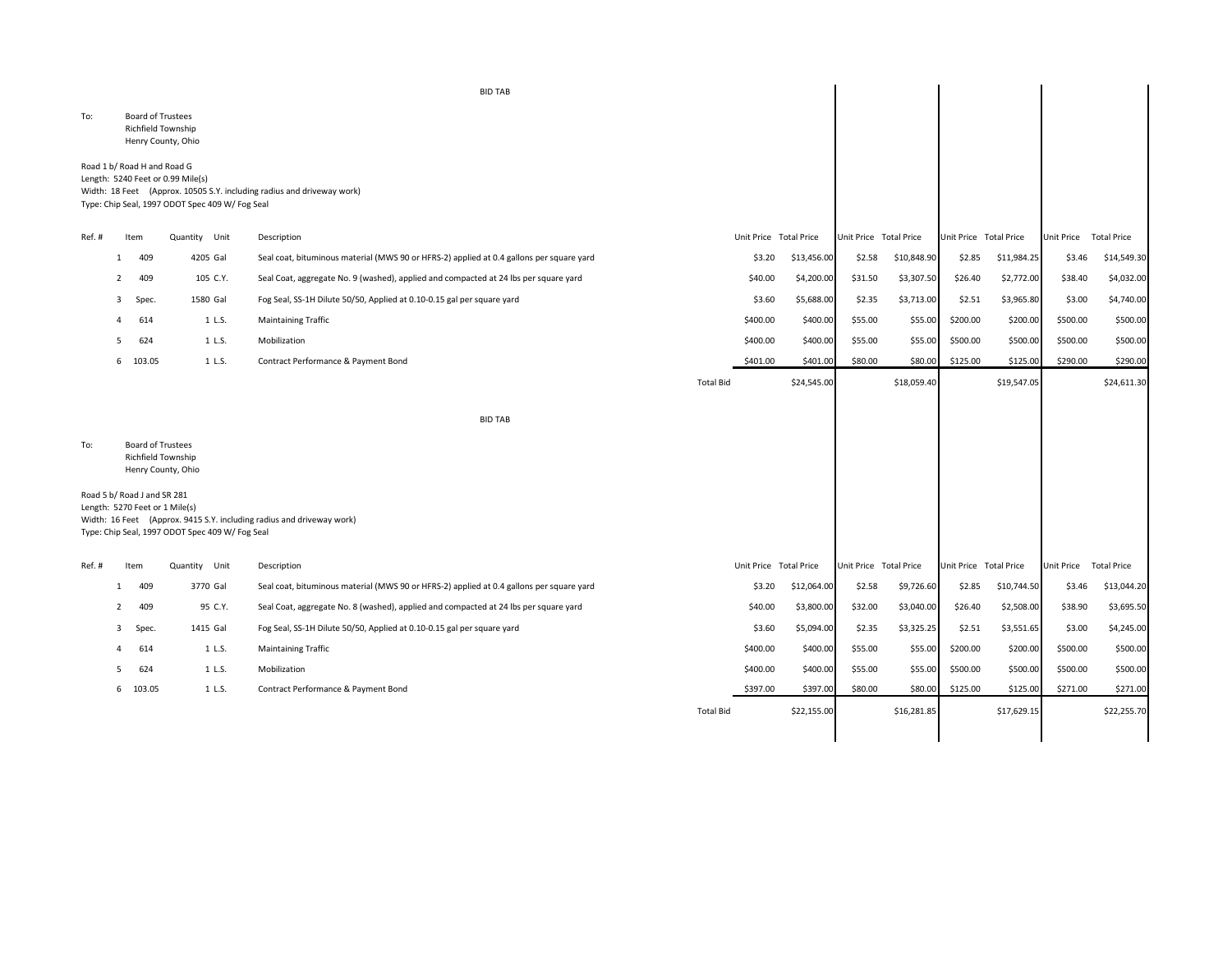|       |              |                                                       |                                                                                           | <b>BID TAB</b>                                                                                  |                  |                        |             |                        |             |          |                        |                        |             |
|-------|--------------|-------------------------------------------------------|-------------------------------------------------------------------------------------------|-------------------------------------------------------------------------------------------------|------------------|------------------------|-------------|------------------------|-------------|----------|------------------------|------------------------|-------------|
| To:   |              | <b>Board of Trustees</b><br><b>Richfield Township</b> | Henry County, Ohio                                                                        |                                                                                                 |                  |                        |             |                        |             |          |                        |                        |             |
|       |              | Road H b/ Road 1 and Road 7                           | Length: 31680 Feet or 6 Mile(s)<br>Type: Chip Seal, 1997 ODOT Spec 409 W/ Fog Seal        | Width: 16 Feet (Approx. 56320 S.Y. including radius and driveway work)                          |                  |                        |             |                        |             |          |                        |                        |             |
| Ref.# |              | Item                                                  | Quantity Unit                                                                             | Description                                                                                     |                  | Unit Price Total Price |             | Unit Price Total Price |             |          | Unit Price Total Price | Unit Price Total Price |             |
|       | $\mathbf{1}$ | Spec.                                                 | 8450 Gal                                                                                  | Fog Seal, SS-1H Dilute 50/50, Applied at 0.10-0.15 gal per square yard                          |                  | \$3.60                 | \$30,420.00 | \$2.30                 | \$19,435.00 | \$2.51   | \$21,209.50            | \$3.00                 | \$25,350.00 |
|       | $\mathbf{2}$ | 614                                                   | 1 L.S.                                                                                    | <b>Maintaining Traffic</b>                                                                      |                  | \$400.00               | \$400.00    | \$55.00                | \$55.00     | \$200.00 | \$200.00               | \$500.00               | \$500.00    |
|       | 3            | 624                                                   | 1 L.S.                                                                                    | Mobilization                                                                                    |                  | \$200.00               | \$200.00    | \$55.00                | \$55.00     | \$500.00 | \$500.00               | \$500.00               | \$500.00    |
|       |              | 4 103.05                                              | 1 L.S.                                                                                    | Contract Performance & Payment Bond                                                             |                  | \$200.00               | \$200.00    | \$80.00                | \$80.00     | \$125.00 | \$125.00               | \$306.00               | \$306.00    |
|       |              |                                                       |                                                                                           |                                                                                                 | <b>Total Bid</b> |                        | \$31,220.00 |                        | \$19,625.00 |          | \$22,034.50            |                        | \$26,656.00 |
|       |              |                                                       |                                                                                           | <b>BID TAB</b>                                                                                  |                  |                        |             |                        |             |          |                        |                        |             |
| To:   |              | Board of Trustees                                     | Washington Township<br>Henry County, Ohio                                                 |                                                                                                 |                  |                        |             |                        |             |          |                        |                        |             |
|       |              | Length: 5305 Feet or 1 Mile(s)                        | Road 1D from Road S3 to Road T3<br>Type: Double Chip Seal, 1997 ODOT Spec 409 W/ Fog Seal | Width: 12.5 Feet (Approx. 7485 S.Y. including radius and driveway work)                         |                  |                        |             |                        |             |          |                        |                        |             |
| Ref.# |              | Item                                                  | Quantity Unit                                                                             | Description                                                                                     |                  | Unit Price Total Price |             | Unit Price Total Price |             |          | Unit Price Total Price | Unit Price Total Price |             |
|       | 1            | 409                                                   | 2995 Gal                                                                                  | First Seal Coat, bituminous material (MWS 90 or HFRS-2) applied at 0.4 gallons per square yard  |                  | \$3.20                 | \$9,584.00  | \$2.58                 | \$7,727.10  | \$2.85   | \$8,535.75             | \$3.46                 | \$10,362.70 |
|       | 2            | 409                                                   | 75 C.Y.                                                                                   | First Seal Coat, aggregate No. 8 (washed), applied and compacted at 24 lbs per square yard      |                  | \$40.00                | \$3,000.00  | \$32.00                | \$2,400.00  | \$26.90  | \$2,017.50             | \$38.90                | \$2,917.50  |
|       | 3            | 409                                                   | 2995 Gal                                                                                  | Second Seal Coat, bituminous material (MWS 90 or HFRS-2) applied at 0.4 gallons per square yard |                  | \$3.20                 | \$9,584.00  | \$2.58                 | \$7,727.10  | \$2.85   | \$8,535.75             | \$3.46                 | \$10,362.70 |
|       | 4            | 409                                                   | 75 C.Y.                                                                                   | Second Seal Coat, aggregate No. 89 (washed), applied and compacted at 24 lbs per square yard    |                  | \$40.00                | \$3,000.00  | \$32.50                | \$2,437.50  | \$27.65  | \$2,073.75             | \$39.40                | \$2,955.00  |
|       | 5            | Spec.                                                 | 1125 Gal                                                                                  | Fog Seal, SS-1H Dilute 50/50, Applied at 0.10-0.15 gal per square yard                          |                  | \$3.60                 | \$4,050.00  | \$2.35                 | \$2,643.75  | \$2.51   | \$2,823.75             | \$3.00                 | \$3,375.00  |
|       | 6            | 614                                                   | 1 L.S.                                                                                    | <b>Maintaining Traffic</b>                                                                      |                  | \$400.00               | \$400.00    | \$55.00                | \$55.00     | \$200.00 | \$200.00               | \$500.00               | \$500.00    |
|       | 7            | 624                                                   | 1 L.S.                                                                                    | Mobilization                                                                                    |                  | \$400.00               | \$400.00    | \$55.00                | \$55.00     | \$500.00 | \$500.00               | \$500.00               | \$500.00    |
|       |              | 8 103.05                                              | 1 L.S.                                                                                    | Contract Performance & Payment Bond                                                             |                  | \$397.00               | \$397.00    | \$80.00                | \$80.00     | \$125.00 | \$125.00               | \$343.00               | \$343.00    |
|       |              |                                                       |                                                                                           |                                                                                                 | <b>Total Bid</b> |                        | \$30,415.00 |                        | \$23,125.45 |          | \$24,811.50            |                        | \$31,315.90 |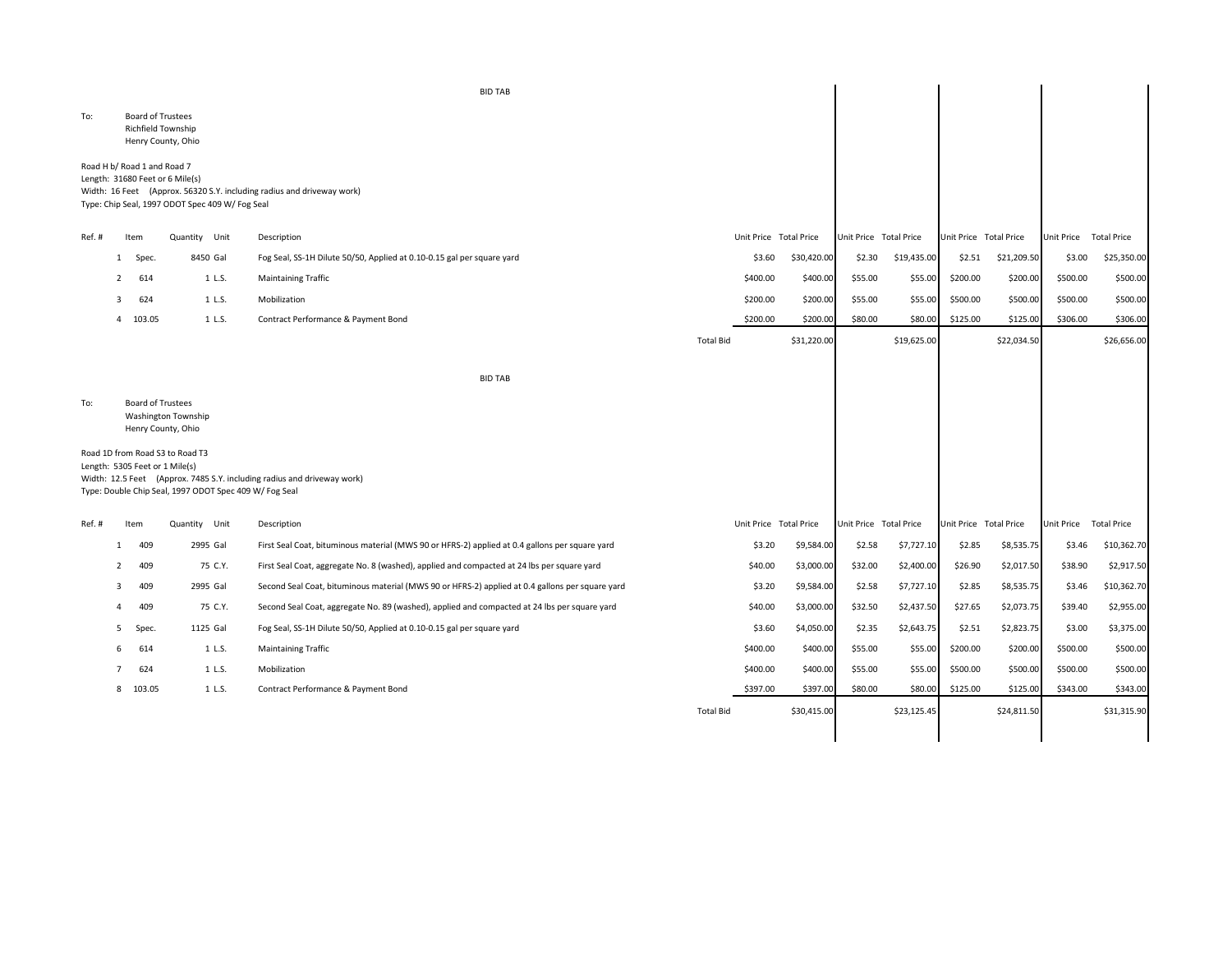To: Board of Trustees Washington Township Henry County, Ohio

Road 5B from US 24 to Road T Length: 4025 Feet or 0.76 Mile(s) Width: 12 Feet (Approx. 5440 S.Y. including radius and driveway work) Type: Double Chip Seal, 1997 ODOT Spec 409 W/ Fog Seal

| Ref.# |   | Item     | Quantity Unit | Description                                                                                     |                  |          | Unit Price Total Price |         | Unit Price Total Price | Unit Price Total Price |             | <b>Unit Price</b> | <b>Total Price</b> |
|-------|---|----------|---------------|-------------------------------------------------------------------------------------------------|------------------|----------|------------------------|---------|------------------------|------------------------|-------------|-------------------|--------------------|
|       |   | 409      | 2180 Gal      | First Seal Coat, bituminous material (MWS 90 or HFRS-2) applied at 0.4 gallons per square yard  |                  | \$3.20   | \$6,976.00             | \$2.58  | \$5,624.40             | \$2.85                 | \$6,213.00  | \$3.46            | \$7,542.80         |
|       |   | 409      | 55 C.Y.       | First Seal Coat, aggregate No. 8 (washed), applied and compacted at 24 lbs per square yard      |                  | \$40.00  | \$2,200.00             | \$32.00 | \$1,760.00             | \$26.90                | \$1,479.50  | \$38.90           | \$2,139.50         |
|       |   | 409      | 2180 Gal      | Second Seal Coat, bituminous material (MWS 90 or HFRS-2) applied at 0.4 gallons per square yard |                  | \$3.20   | \$6,976.00             | \$2.58  | \$5,624.40             | \$2.85                 | \$6,213.00  | \$3.46            | \$7,542.80         |
|       |   | 409      | 55 C.Y.       | Second Seal Coat, aggregate No. 89 (washed), applied and compacted at 24 lbs per square yard    |                  | \$40.00  | \$2,200.00             | \$32.50 | \$1,787.50             | \$27.65                | \$1,520.75  | \$39.40           | \$2,167.00         |
|       |   | Spec.    | 820 Gal       | Fog Seal, SS-1H Dilute 50/50, Applied at 0.10-0.15 gal per square yard                          |                  | \$3.60   | \$2,952.00             | \$2.35  | \$1,927.00             | \$2.51                 | \$2,058.20  | \$3.00            | \$2,460.00         |
|       | 6 | 614      | 1 L.S.        | <b>Maintaining Traffic</b>                                                                      |                  | \$400.00 | \$400.00               | \$55.00 | \$55.00                | \$200.00               | \$200.00    | \$500.00          | \$500.00           |
|       |   | 624      | 1 L.S.        | Mobilization                                                                                    |                  | \$400.00 | \$400.00               | \$55.00 | \$55.00                | \$500.00               | \$500.00    | \$500.00          | \$500.00           |
|       |   | 8 103.05 | 1 L.S.        | Contract Performance & Payment Bond                                                             |                  | \$401.00 | \$401.00               | \$80.00 | \$80.00                | \$125.00               | \$125.00    | \$279.00          | \$279.00           |
|       |   |          |               |                                                                                                 | <b>Total Bid</b> |          | \$22,505.00            |         | \$16,913.30            |                        | \$18,309.45 |                   | \$23,131.10        |

 $\mathbb{R}$ 

 $\mathbb{R}$ 

 $\mathbb{R}^2$ 

BID TAB

To: Board of Trustees Washington Township Henry County, Ohio

Road S2 from Road 5B to Dead End Length: 1290 Feet or 0.24 Mile(s) Width: 10 Feet (Approx. 1455 S.Y. including radius and driveway work) Type: Double Chip Seal, 1997 ODOT Spec 409 W/ Fog Seal

| Ref.# |   | Item   | Quantity Unit | Description                                                                                     |                  | Unit Price Total Price | Unit Price | <b>Total Price</b> |          | Unit Price Total Price | <b>Unit Price</b> | <b>Total Price</b> |
|-------|---|--------|---------------|-------------------------------------------------------------------------------------------------|------------------|------------------------|------------|--------------------|----------|------------------------|-------------------|--------------------|
|       |   | 409    | 585 Gal       | First Seal Coat, bituminous material (MWS 90 or HFRS-2) applied at 0.4 gallons per square yard  |                  | \$1,872.00<br>\$3.20   | \$2.60     | \$1,521.00         | \$2.85   | \$1,667.25             | \$3.46            | \$2,024.10         |
|       |   | 409    | 15 C.Y.       | First Seal Coat, aggregate No. 8 (washed), applied and compacted at 24 lbs per square yard      |                  | \$600.00<br>\$40.00    | \$32.00    | \$480.00           | \$26.90  | \$403.50               | \$38.90           | \$583.50           |
|       |   | 409    | 585 Gal       | Second Seal Coat, bituminous material (MWS 90 or HFRS-2) applied at 0.4 gallons per square yard |                  | \$3.20<br>\$1,872.00   | \$2.60     | \$1,521.00         | \$2.85   | \$1,667.25             | \$3.46            | \$2,024.10         |
|       |   | 409    | 15 C.Y.       | Second Seal Coat, aggregate No. 89 (washed), applied and compacted at 24 lbs per square yard    |                  | \$600.00<br>\$40.00    | \$32.50    | \$487.50           | \$27.65  | \$414.75               | \$39.40           | \$591.00           |
|       |   | Spec.  | 220 Gal       | Fog Seal, SS-1H Dilute 50/50, Applied at 0.10-0.15 gal per square yard                          |                  | \$3.60<br>\$792.00     | \$2.35     | \$517.00           | \$2.51   | \$552.20               | \$3.00            | \$660.00           |
|       | 6 | 614    | 1 L.S.        | <b>Maintaining Traffic</b>                                                                      |                  | \$200.00<br>\$200.00   | \$55.00    | \$55.00            | \$200.00 | \$200.00               | \$500.00          | \$500.00           |
|       |   | 624    | 1 L.S.        | Mobilization                                                                                    |                  | \$200.00<br>\$200.00   | \$55.00    | \$55.00            | \$500.00 | \$500.00               | \$500.00          | \$500.00           |
|       | 8 | 103.05 | 1 L.S.        | Contract Performance & Payment Bond                                                             |                  | \$199.00<br>\$199.00   | \$80.00    | \$80.00            | \$125.00 | \$125.00               | \$151.00          | \$151.00           |
|       |   |        |               |                                                                                                 | <b>Total Bid</b> | \$6,335.00             |            | \$4,716.50         |          | \$5,529.95             |                   | \$7,033.70         |

BID TAB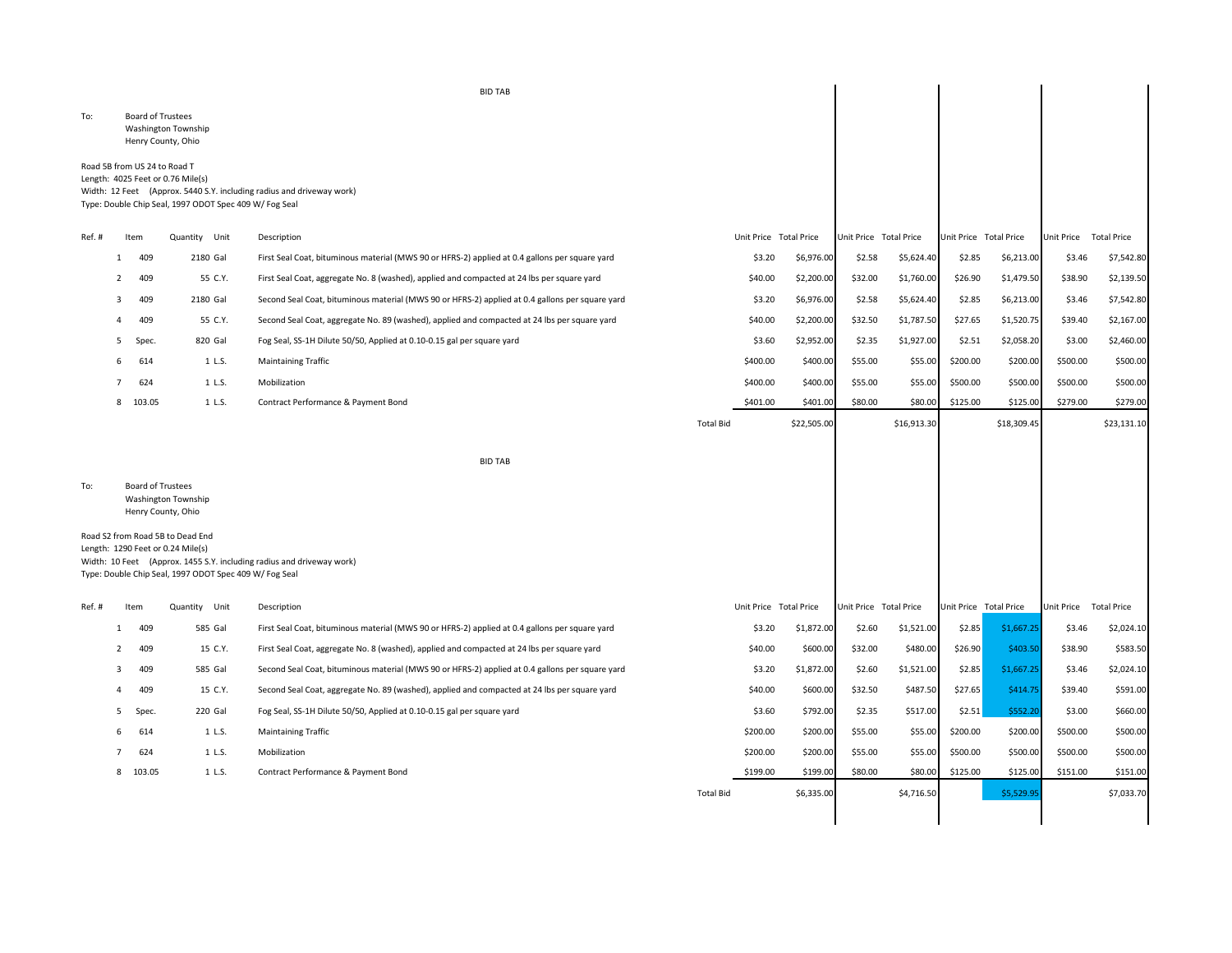To: Board of Trustees Washington Township Henry County, Ohio

## Road 6C from Road 424 to Road S Length: 4865 Feet or 0.92 Mile(s) Width: 11 Feet (Approx. 6015 S.Y. including radius and driveway work) Type: Double Chip Seal, 1997 ODOT Spec 409 W/ Fog Seal

| Ref.#                                                                        |                | Item     | Unit<br>Quantity | Description                                                                                     |                  | Unit Price Total Price |         | Unit Price Total Price | Unit Price Total Price |             | <b>Unit Price</b> | <b>Total Price</b> |
|------------------------------------------------------------------------------|----------------|----------|------------------|-------------------------------------------------------------------------------------------------|------------------|------------------------|---------|------------------------|------------------------|-------------|-------------------|--------------------|
|                                                                              |                | 409      | 2410 Gal         | First Seal Coat, bituminous material (MWS 90 or HFRS-2) applied at 0.4 gallons per square yard  |                  | \$3.20<br>\$7,712.00   | \$2.58  | \$6,217.80             | \$2.85                 | \$6,868.50  | \$3.46            | \$8,338.60         |
|                                                                              | $\overline{2}$ | 409      | 60 C.Y.          | First Seal Coat, aggregate No. 8 (washed), applied and compacted at 24 lbs per square yard      |                  | \$40.00<br>\$2,400.00  | \$32.00 | \$1,920.00             | \$26.90                | \$1,614.00  | \$38.90           | \$2,334.00         |
|                                                                              | 3              | 409      | 2410 Gal         | Second Seal Coat, bituminous material (MWS 90 or HFRS-2) applied at 0.4 gallons per square yard |                  | \$3.20<br>\$7,712.00   | \$2.58  | \$6,217.80             | \$2.85                 | \$6,868.50  | \$3.46            | \$8,338.60         |
|                                                                              |                | 409      | 60 C.Y.          | Second Seal Coat, aggregate No. 89 (washed), applied and compacted at 24 lbs per square yard    |                  | \$40.00<br>\$2,400.00  | \$32.50 | \$1,950.00             | \$27.65                | \$1,659.00  | \$39.40           | \$2,364.00         |
|                                                                              | 5              | Spec.    | 905 Gal          | Fog Seal, SS-1H Dilute 50/50, Applied at 0.10-0.15 gal per square yard                          |                  | \$3.60<br>\$3,258.00   | \$2.35  | \$2,126.75             | \$2.51                 | \$2,271.55  | \$3.00            | \$2,715.00         |
|                                                                              | 6              | 614      | 1 L.S.           | <b>Maintaining Traffic</b>                                                                      | \$400.00         | \$400.00               | \$55.00 | \$55.00                | \$200.00               | \$200.00    | \$500.00          | \$500.00           |
|                                                                              |                | 624      | 1 L.S.           | Mobilization                                                                                    | \$400.00         | \$400.00               | \$55.00 | \$55.00                | \$500.00               | \$500.00    | \$500.00          | \$500.00           |
|                                                                              |                | 8 103.05 | 1 L.S.           | Contract Performance & Payment Bond                                                             | \$398.00         | \$398.00               | \$80.00 | \$80.00                | \$125.00               | \$125.00    | \$296.00          | \$296.00           |
|                                                                              |                |          |                  |                                                                                                 | <b>Total Bid</b> | \$24,680.00            |         | \$18,622.35            |                        | \$20,106.55 |                   | \$25,386.20        |
|                                                                              |                |          |                  |                                                                                                 |                  |                        |         |                        |                        |             |                   |                    |
|                                                                              |                |          |                  | <b>BID TAB</b>                                                                                  |                  |                        |         |                        |                        |             |                   |                    |
| <b>Board of Trustees</b><br>To:<br>Washington Township<br>Henry County, Ohio |                |          |                  |                                                                                                 |                  |                        |         |                        |                        |             |                   |                    |
| Road R2 from 6C to Dead End                                                  |                |          |                  |                                                                                                 |                  |                        |         |                        |                        |             |                   |                    |

 $\mathbb{R}^2$ 

Length: 1250 Feet or 0.24 Mile(s) Width: 10.5 Feet (Approx. 1505 S.Y. including radius and driveway work) Type: Double Chip Seal, 1997 ODOT Spec 409 W/ Fog Seal

| Ref. # |   | Item     | Unit<br>Quantity | Description                                                                                     |                  | Unit Price Total Price | <b>Unit Price</b> | <b>Total Price</b> |          | Unit Price Total Price | Unit Price | <b>Total Price</b> |
|--------|---|----------|------------------|-------------------------------------------------------------------------------------------------|------------------|------------------------|-------------------|--------------------|----------|------------------------|------------|--------------------|
|        |   | 409      | 605 Gal          | First Seal Coat, bituminous material (MWS 90 or HFRS-2) applied at 0.4 gallons per square yard  |                  | \$3.20<br>\$1,936.00   | \$2.60            | \$1,573.00         | \$2.85   | \$1,724.25             | \$3.46     | \$2,093.30         |
|        |   | 409      | 15 C.Y.          | First Seal Coat, aggregate No. 8 (washed), applied and compacted at 24 lbs per square yard      | \$40.00          | \$600.00               | \$32.00           | \$480.00           | \$26.90  | \$403.50               | \$38.90    | \$583.50           |
|        |   | 409      | 605 Gal          | Second Seal Coat, bituminous material (MWS 90 or HFRS-2) applied at 0.4 gallons per square yard |                  | \$3.20<br>\$1,936.00   | \$2.60            | \$1,573.00         | \$2.85   | \$1,724.25             | \$3.46     | \$2,093.30         |
|        |   | 409      | 15 C.Y.          | Second Seal Coat, aggregate No. 89 (washed), applied and compacted at 24 lbs per square yard    | \$40.00          | \$600.00               | \$32.50           | \$487.50           | \$27.65  | \$414.75               | \$39.40    | \$591.00           |
|        |   | Spec.    | 230 Gal          | Fog Seal, SS-1H Dilute 50/50, Applied at 0.10-0.15 gal per square yard                          |                  | \$3.60<br>\$828.00     | \$2.35            | \$540.50           | \$2.51   | \$577.30               | \$3.00     | \$690.00           |
|        | 6 | 614      | 1 L.S.           | <b>Maintaining Traffic</b>                                                                      | \$200.00         | \$200.00               | \$55.00           | \$55.00            | \$200.00 | \$200.00               | \$500.00   | \$500.00           |
|        |   | 624      | 1 L.S.           | Mobilization                                                                                    | \$200.00         | \$200.00               | \$55.00           | \$55.00            | \$500.00 | \$500.00               | \$500.00   | \$500.00           |
|        |   | 8 103.05 | 1 L.S.           | Contract Performance & Payment Bond                                                             | \$200.00         | \$200.00               | \$80.00           | \$80.00            | \$125.00 | \$125.00               | \$152.00   | \$152.00           |
|        |   |          |                  |                                                                                                 | <b>Total Bid</b> | \$6,500.00             |                   | \$4,844.00         |          | \$5,669.05             |            | \$7,203.10         |
|        |   |          |                  |                                                                                                 |                  |                        |                   |                    |          |                        |            |                    |

BID TAB